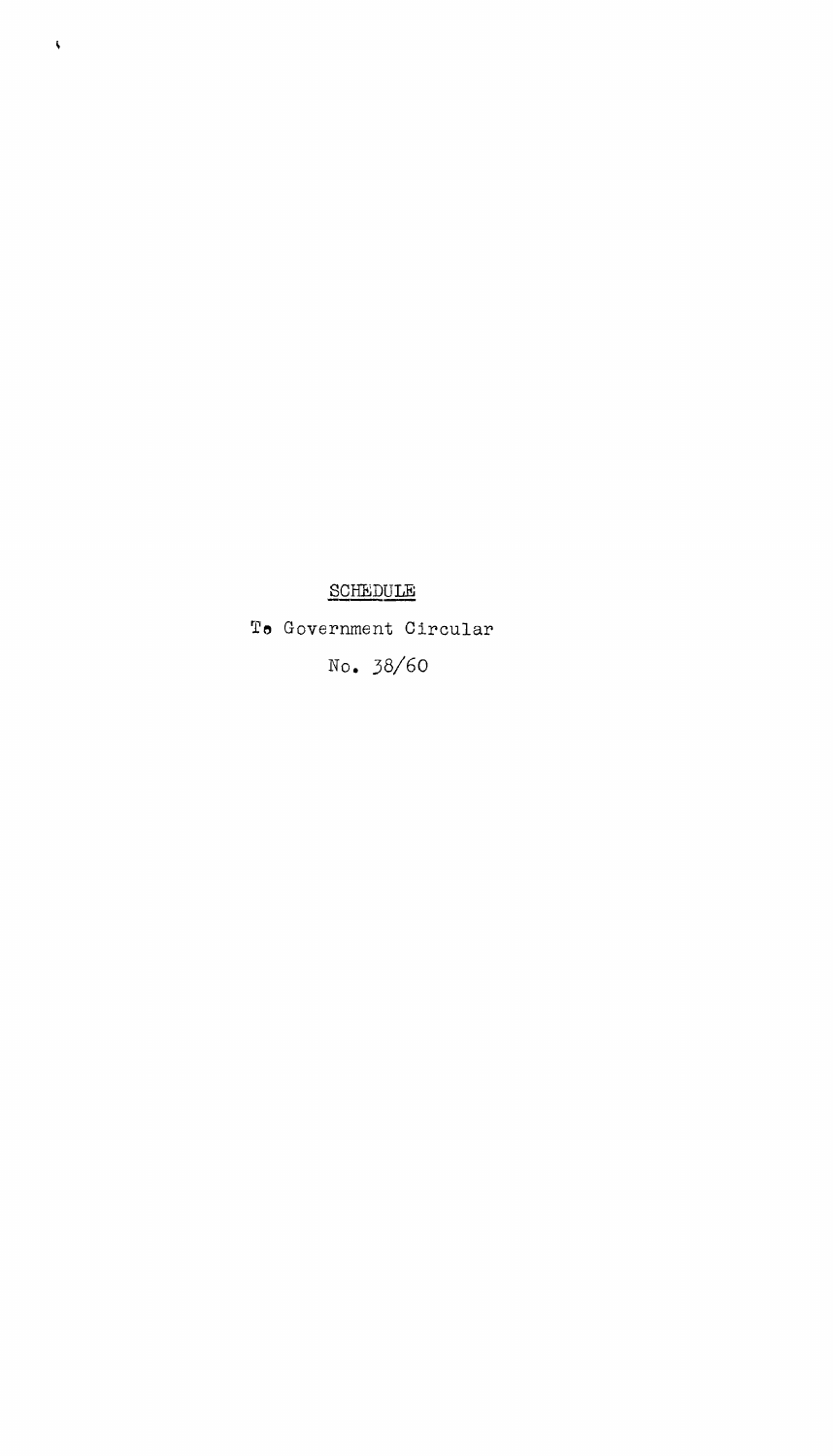|                                                                   |                                                              | PART I    | CLERICAL DIVISION<br>$\overline{\phantom{m}}$                 |                                 |                                                                   |                          |
|-------------------------------------------------------------------|--------------------------------------------------------------|-----------|---------------------------------------------------------------|---------------------------------|-------------------------------------------------------------------|--------------------------|
| $1. \,$                                                           | 2.                                                           | 3.        | 4.                                                            | 5.                              | 6r                                                                | 7 <sub>o</sub><br>$\sim$ |
| Dept. or<br>Board                                                 | Grade or<br>Post                                             | G. C. No. | Existing Existing<br>Pay scale<br>(x p.a.)                    | Age<br>points Pay<br>(i<br>any) | Revised<br>Scale<br>$(\pounds \; p \cdot a \cdot)$                | Notes                    |
|                                                                   | Asst. Govt.<br>Secretary<br>and Assessor<br>of Income<br>Tax | 83/57     | 1,175<br>1,210<br>1,245<br>1,280<br>1,315<br>1,350            |                                 | 1,292.10.0<br>1,331<br>1,369.10.0<br>1,408<br>1,446.10.0<br>1,485 |                          |
| Board of<br>Social<br>Services<br>and Health<br>Services<br>Board | Administrator 83/57                                          |           | 1,050<br>1,085<br>$\lfloor 1$ ,120<br>1,155<br>1,190<br>1,225 |                                 | 1,155<br>1,193.10.0<br>1,232<br>1,270.10.0<br>1,309<br>1,347.10.0 |                          |
| Rolls<br>Office                                                   | Chief Clerk                                                  | 83/57     | 950<br>975<br>1,000<br>1,025<br>1,050<br>1,075                |                                 | 1,045<br>1,072.10.0<br>1,100<br>1,127.10.0<br>1,155<br>1,182.10.0 |                          |
| Registry<br>of Deeds                                              | Registrar<br>of Deeds                                        | 83/57     | 925<br>950<br>975<br>000, 1<br>1,025<br>1,050                 |                                 | 1,017.10.0<br>1,045<br>1,072.10.0<br>1,100<br>1,127.10.0<br>1,155 |                          |
|                                                                   | Chief Clerks<br>and Secret-<br>aries of<br>Boards            | $-83/57$  | $\overline{925}$<br>950<br>975<br>1,000<br>1,025              |                                 | 1,017.10.0<br>1,045<br>1,072.10.0<br>1,100<br>1,127.10.0          |                          |
| Employ-<br>ment<br>Exchange                                       | Officer<br>in<br>Charge                                      | 83/57     | 972                                                           |                                 | 1,069.4.0                                                         |                          |
|                                                                   | Principal<br>Clerks                                          | 83/57     | 820<br>840<br>860<br>880<br>900<br>920                        |                                 | 902<br>924<br>946<br>968<br>990<br>1,012                          |                          |
|                                                                   |                                                              |           |                                                               |                                 |                                                                   |                          |
|                                                                   |                                                              |           |                                                               |                                 |                                                                   |                          |
|                                                                   |                                                              |           | 2.                                                            |                                 |                                                                   |                          |
|                                                                   |                                                              |           |                                                               |                                 |                                                                   |                          |

 $\ddot{\phantom{a}}$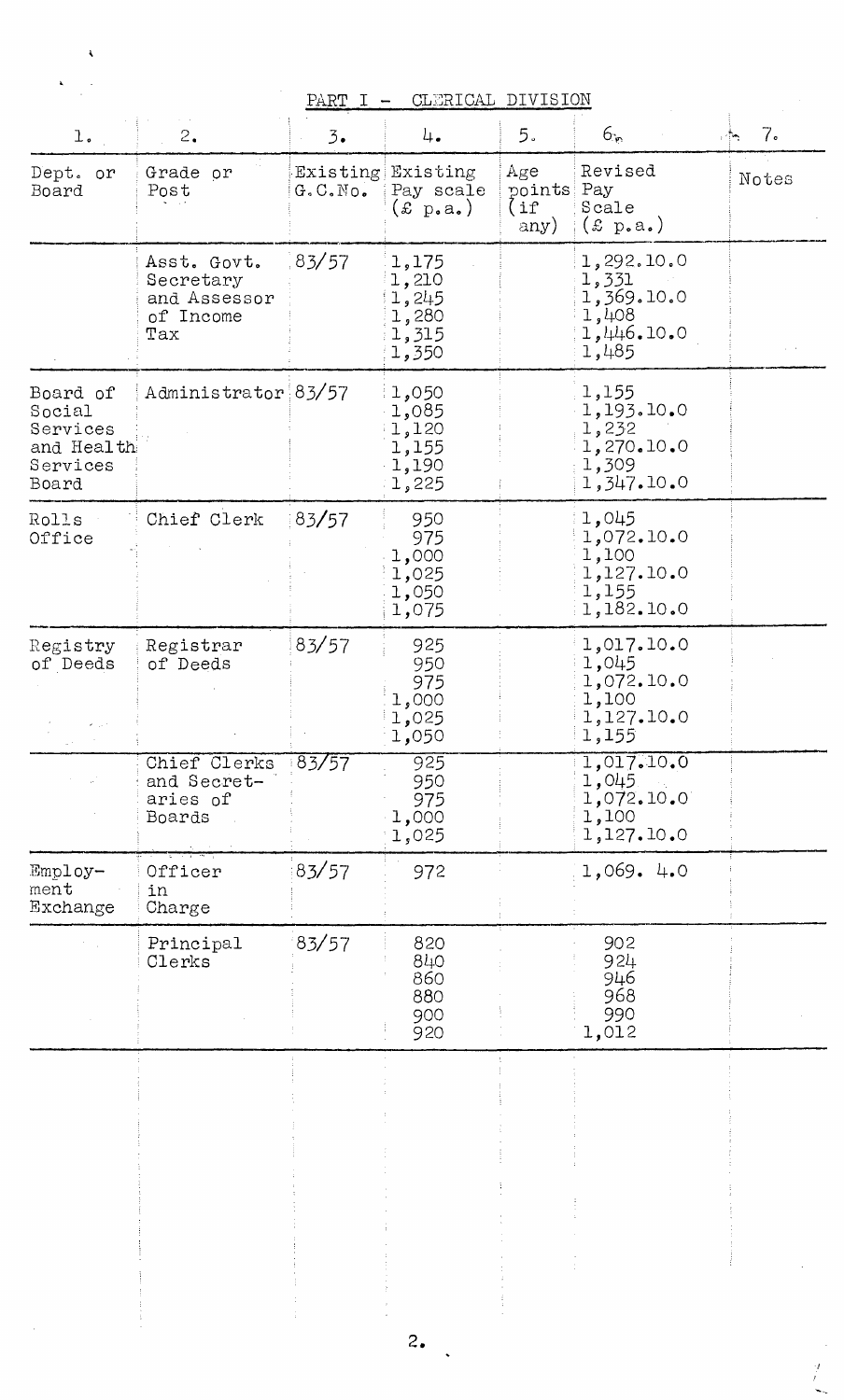| 1.                | 2.                                                                                                                      | 3.                    | 4.                                                                                                                           | 5.                                                                                                                          | 6.                                                                                                                                                                  | 7.4               |
|-------------------|-------------------------------------------------------------------------------------------------------------------------|-----------------------|------------------------------------------------------------------------------------------------------------------------------|-----------------------------------------------------------------------------------------------------------------------------|---------------------------------------------------------------------------------------------------------------------------------------------------------------------|-------------------|
| Dept. er<br>Board | Grade or<br>Post.                                                                                                       |                       | Existing Existing<br>G/C-No. Pay Scale Points<br>$(\texttt{\& p.a.})$                                                        | Age<br>$(i_{\text{a}\text{h}y})$                                                                                            | Revised<br>Pay<br>Scale<br>(x p.a.)                                                                                                                                 | Notes             |
|                   | Principal<br>Clerks<br>Grade II                                                                                         | 83/57                 | 760<br>780<br>800<br>810                                                                                                     |                                                                                                                             | 836<br>858<br>880<br>$891 -$                                                                                                                                        |                   |
|                   | Clerical<br>Officer                                                                                                     | 83/57                 | 200<br>225<br>250<br>275<br>310<br>335<br>360<br>385<br>400<br>425<br>450<br>475<br>.500.<br>520<br>540<br>560<br>580<br>600 | 16<br>17<br>18<br>19<br>20<br>21<br>22<br>23<br>24<br>25)<br>26)<br>27<br>28)<br>29 <sup>°</sup><br>30)<br>31<br>32'<br>33) | 220<br>247.10.0.<br>275<br>302.10. 0.<br>341<br>368.10. 0.<br>396<br>423.10. 0.<br>440<br>467.10. 0.<br>495<br>522.10. 0.<br>550<br>572<br>594<br>616<br>638<br>660 | Proficienc        |
|                   | $\epsilon$ .<br>and a control<br>Higher<br>Clerical<br>Officer<br>$\mathcal{L}_{\text{max}} = \mathcal{L}_{\text{max}}$ |                       | 620<br>640<br>660<br>680<br>700<br>725<br>750                                                                                | $-34$<br>35<br>36<br>37<br>38<br>( 39 )<br>( 40 )                                                                           | 682<br>704<br>726<br>748<br>770<br>797.10.0.<br>825                                                                                                                 | Bar<br>(1)<br>(2) |
|                   |                                                                                                                         | $\frac{1}{2}$ , where |                                                                                                                              |                                                                                                                             | 19 M                                                                                                                                                                |                   |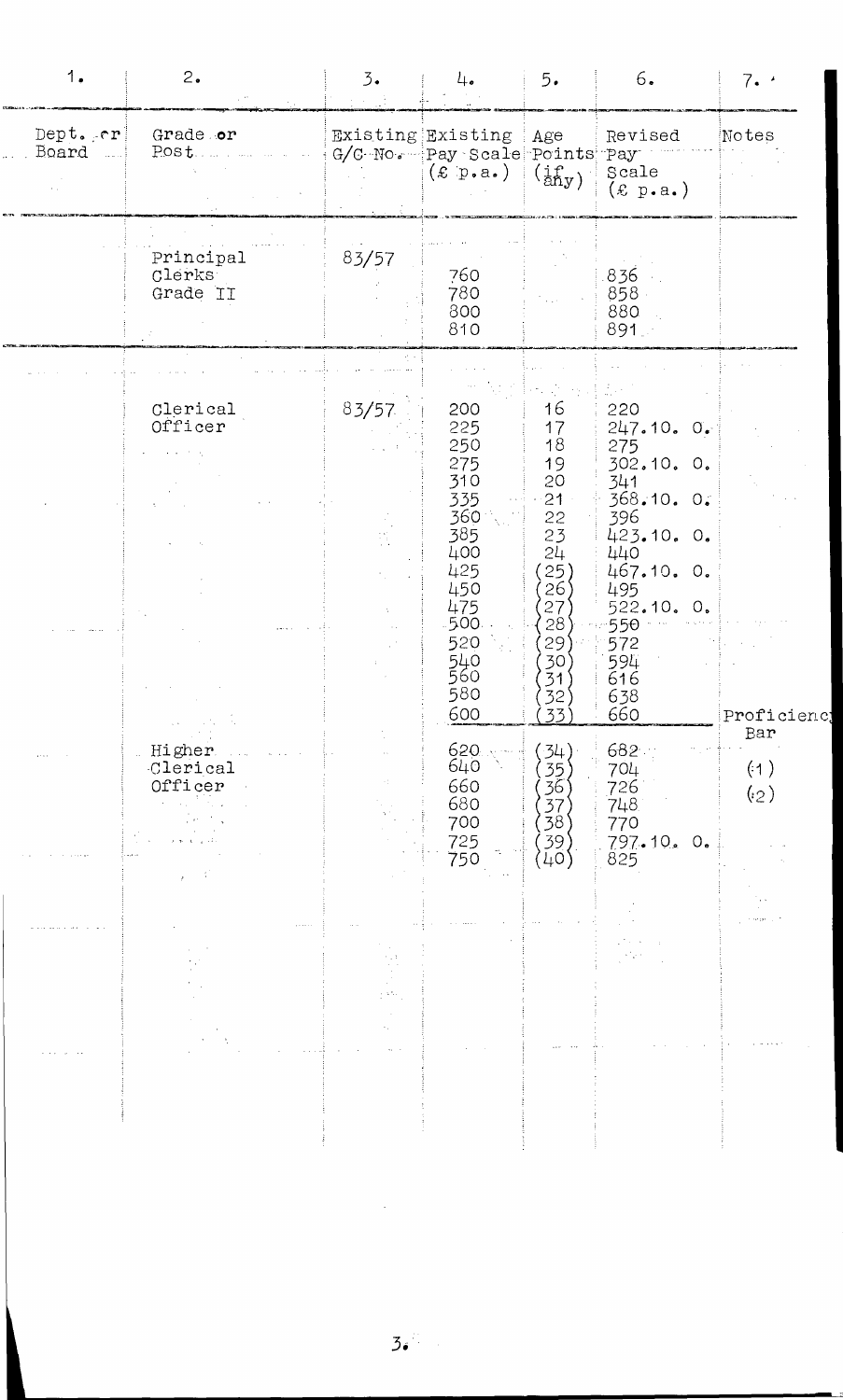| 1 <sub>o</sub>               | 2.                          | 3.5                                                    | 4.                                                                       | 5.                                                                    | 6.                                                                                               | 7.          |
|------------------------------|-----------------------------|--------------------------------------------------------|--------------------------------------------------------------------------|-----------------------------------------------------------------------|--------------------------------------------------------------------------------------------------|-------------|
| Dept.<br>$\circ r$<br>Board. | Grade or<br>Post            | Existing<br>$G/C$ No.                                  | Existing<br>Pay Scale<br>$(E \text{ per a.})$ (if                        | Age<br>Points<br>any)                                                 | Revised<br>Pay<br>Scale<br>$(x \text{ p.a.})$                                                    | Notes       |
|                              | Female<br>Officer           | 21/59                                                  | 185<br>200<br>225<br>250<br>275<br>300<br>325<br>350<br>375<br>400       | 16<br>17<br>18<br>19<br>20<br>21<br>22<br>23<br>24<br>$25$ or<br>over | 203.10.0.<br>220<br>247.10.0.<br>275<br>302.10.0.<br>330<br>357.10.0.<br>385<br>412.10.0.<br>440 | Proficiency |
|                              |                             |                                                        | 420<br>440<br>460<br>480<br>500<br>510                                   |                                                                       | 462<br>484<br>506<br>528<br>550<br>561                                                           | Bar         |
|                              | Senior<br>Female<br>Officer | 21/59                                                  | 520<br>540<br>560<br>580<br>$600 -$                                      |                                                                       | 572<br>594<br>616<br>638<br>660                                                                  |             |
| Airports<br>Board.           | Secretary<br>&.<br>Manager  | $\frac{log(-14/5)}{9a5}$<br>950<br>415<br>1000<br>1025 | $\omega$<br>$1^{57}$ sq.<br>1050<br>1085<br>1120<br>1155<br>1190<br>1225 |                                                                       | 1155<br>1193.10.0.<br>1232.<br>1270.10.0.<br>1309<br>1347.10.0.                                  |             |
|                              |                             | 1m - 10 - 0<br>2m - presecuto                          |                                                                          |                                                                       |                                                                                                  |             |

 $\sqrt{2}$ 

 $\sim 10^{11}$ 

 $\label{eq:2} \frac{1}{2} \int_{\mathbb{R}^3} \frac{1}{\sqrt{2}} \, \frac{1}{\sqrt{2}} \, \frac{1}{\sqrt{2}} \, \frac{1}{\sqrt{2}} \, \frac{1}{\sqrt{2}} \, \frac{1}{\sqrt{2}} \, \frac{1}{\sqrt{2}} \, \frac{1}{\sqrt{2}} \, \frac{1}{\sqrt{2}} \, \frac{1}{\sqrt{2}} \, \frac{1}{\sqrt{2}} \, \frac{1}{\sqrt{2}} \, \frac{1}{\sqrt{2}} \, \frac{1}{\sqrt{2}} \, \frac{1}{\sqrt{2}} \, \frac{1}{\sqrt{2}} \, \frac$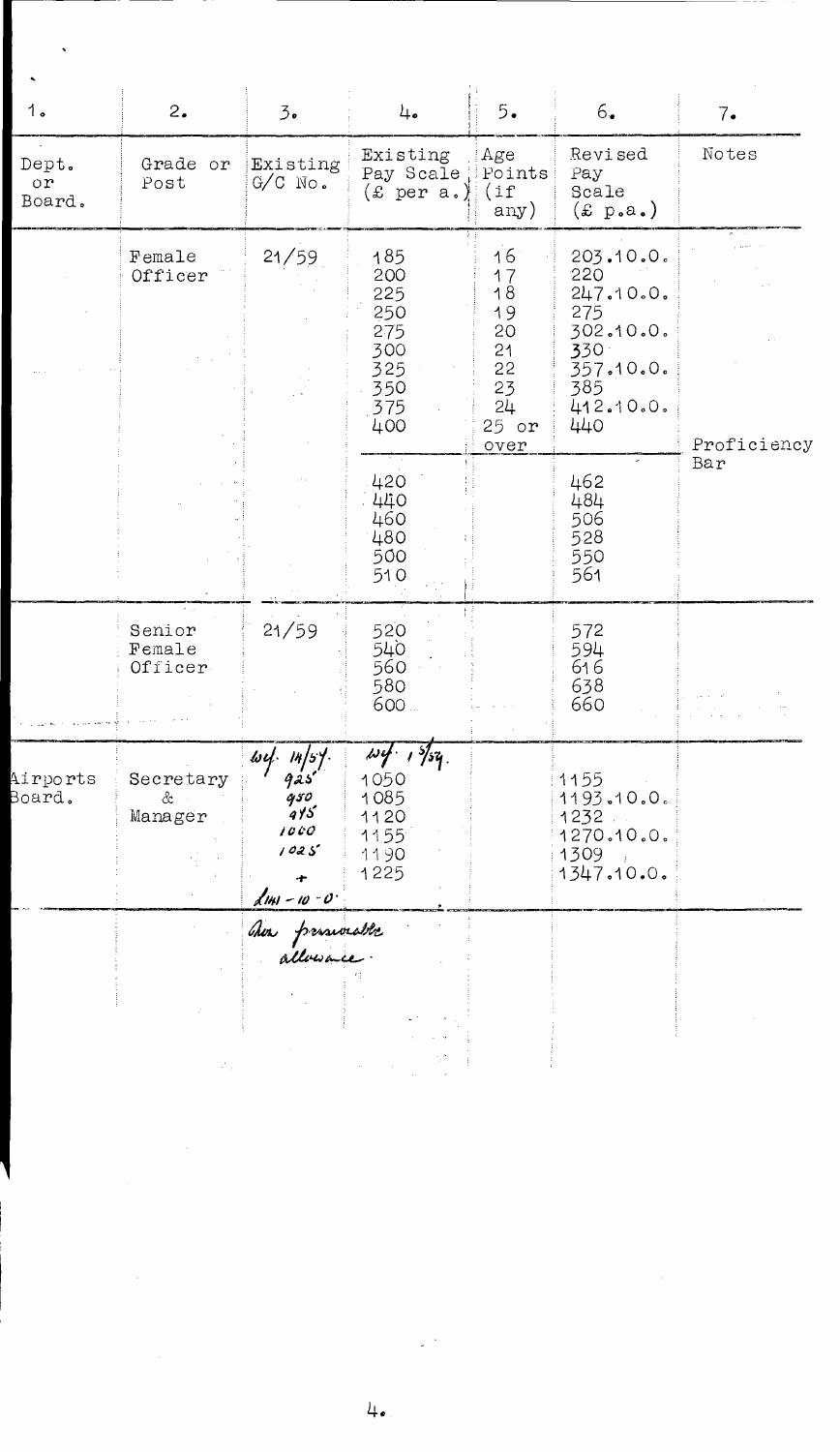| 1.                | 2.                                                                                 | $\overline{3}$ . | 4.                                                                                                                                                                                                                                                                                                       | 5.                                                                                                                                                                                                                           | 6.                                                                                                                                                                                                                                                                                                                                  | 7.    |
|-------------------|------------------------------------------------------------------------------------|------------------|----------------------------------------------------------------------------------------------------------------------------------------------------------------------------------------------------------------------------------------------------------------------------------------------------------|------------------------------------------------------------------------------------------------------------------------------------------------------------------------------------------------------------------------------|-------------------------------------------------------------------------------------------------------------------------------------------------------------------------------------------------------------------------------------------------------------------------------------------------------------------------------------|-------|
| Dept. or<br>Board | Grade or<br>Post                                                                   |                  | Existing Existing<br>G.C. No. Pay scale<br>$\mathbb{R}$ or $\mathbb{R}$<br>week)                                                                                                                                                                                                                         | Age<br>points<br>(if<br>any)                                                                                                                                                                                                 | Revised<br>Pay<br>scale<br>$(x p_w)$                                                                                                                                                                                                                                                                                                | Notes |
|                   | Unestab-<br>lished<br>Male<br>Clerical<br>Officers                                 | 53/58            | 3.5.<br>-8<br>3.18.<br>$\mathcal{Z}^{\perp}$<br>$5^{\circ}$<br>9.<br>⊥բ.<br>5.<br>$\circ$ .<br>$\cdot 7 \cdot$<br>5.11.10<br>6.5.8<br>6.12.10<br>$7.2$ .<br>-71<br>7.12.<br>$\mathcal{Z}$<br>8.2.<br>ŀ.<br>8.7.<br>3:<br>8.13.<br>8.18.<br>-91<br>9.4.6<br>9.10.<br>$\mathbb{I}$ :<br>9.15.5<br>10. 0.11 | 16<br>17<br>18<br>19<br>20<br>21<br>22<br>23<br>24<br>25 or<br>over<br>$8$ after $1 \text{ yr}.9.4$ .<br>$\mathbf{u}$<br>Ħ<br>3<br>$\boldsymbol{\mathsf{H}}$<br>$\pmb{\mathfrak{m}}$<br>5"<br>Ħ<br>$\boldsymbol{\mathsf{H}}$ | 3.12.3<br>4. 6. 1<br>4.18. 4<br>5.10.<br>8<br>6.3.<br>$\circ$<br>6.18.<br>$\overline{3}$<br>7.6.1<br>7.16.10<br>8.7.<br>-6<br>8.18.3<br>$\circ$<br>$2$ " $9.10.$<br>$-7$<br>9.16.<br>8<br>$4^{\prime\prime}$ 10. 3.<br>$\circ$<br>10. 9.<br>$\mathbf{T}$<br>$6$ $"10.15.$<br>$\circ$<br>$7$ <sup><math>11.1</math></sup><br>$\circ$ |       |
|                   | Unest-<br>ablished<br>Female<br>Clerical<br>Officer<br>or Short-<br>hand<br>Typist | 53/58            | 3. 0.<br> O <br>$\overline{3}$ .<br>5.<br>$81$<br>3.18.<br>3 <sup>1</sup><br>4. 6.<br>$\overline{7}$<br>4.15.<br>$\mathsf{O}$<br>4.19.<br>$2^{\degree}$ .<br>$\overline{2}$<br>5.6.<br>5.10.4<br>5.17.3<br>6. 2.11<br>6.8.6<br>6.16.10<br>7. 1. 1<br>7.5.2<br>7.10.10<br>7.15.2<br>7.19.3                | 15 <sub>1</sub><br>16<br>17<br>18<br>19<br>20<br>21<br>22<br>23<br>24<br>$25$ or<br>over<br>11,<br>2 <sup>11</sup><br>$3$ <sup>11</sup><br>Ħ<br>4 "<br>11<br>$\frac{5}{6}$<br>- 11<br>11<br>$\mathbf{H}_j$<br>Ħ<br>7世<br>Ħ   | 3.6.<br>$\circ$<br>3.12.<br>3<br>4. 6.<br>$\mathbf{L}$<br>$4.15.$<br>5. 4.<br>$\frac{3}{6}$<br>5.<br>9.<br>1<br>5.16.<br>9<br>6.<br>$\mathbbm{1}$ .<br>LL.<br>6. 9.<br>$\circ$<br>6.15.3<br>7.1.4<br>6.12. 9 after 1 yr. 7. 6. 0<br>7.10.<br>-6<br>7.15.<br>$\overline{c}$<br>7.19. 8<br>8. 5.11<br>8.10. 8<br>8.15.2               |       |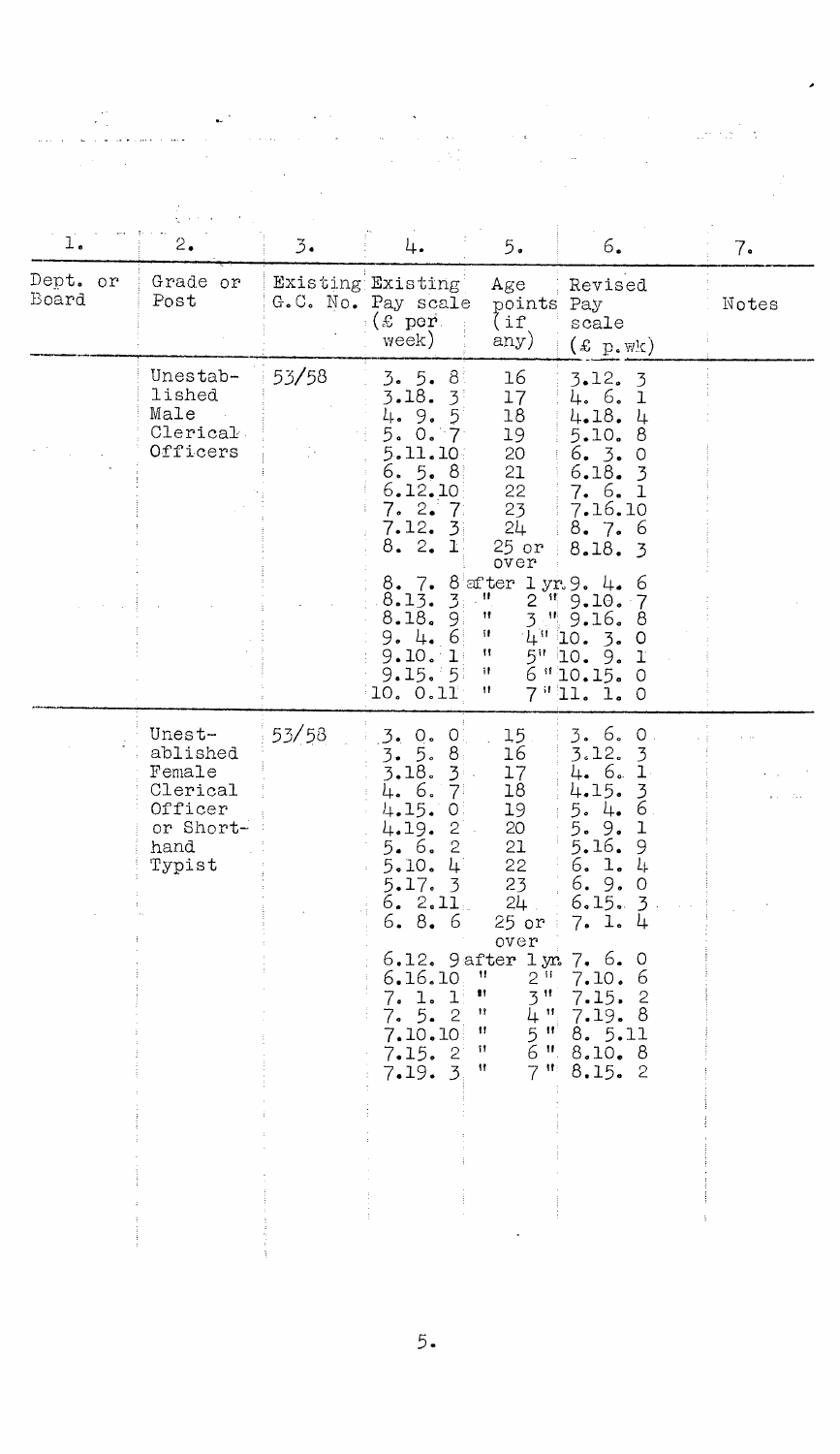| 1 <sub>o</sub>                                              | $\dot{2}$ .                                                 | $\mathcal{F}_{\bullet}$ | 4.                                                                                                                                                                   | 5.1                                                                                                                                          | 6.                                                                                                                                                                                                           | 7.    |
|-------------------------------------------------------------|-------------------------------------------------------------|-------------------------|----------------------------------------------------------------------------------------------------------------------------------------------------------------------|----------------------------------------------------------------------------------------------------------------------------------------------|--------------------------------------------------------------------------------------------------------------------------------------------------------------------------------------------------------------|-------|
| Dept. or<br>Board                                           | Grade or<br>Post -                                          | Existing<br>$G/C$ No.   | Existing<br>Pay Scale<br>$(x)$ p.week)                                                                                                                               | Age -<br>Points Pay<br>$(i\mathrm{f})$<br>any)                                                                                               | Revised<br>Scale<br>(x, p, week)                                                                                                                                                                             | Notes |
| $\mathcal{E}_{\mathcal{A}}$ , $\mathcal{E}_{\mathcal{A}}$ , |                                                             |                         |                                                                                                                                                                      |                                                                                                                                              |                                                                                                                                                                                                              |       |
|                                                             | Unestablished<br>Assistant<br>Female<br>Clerical<br>Officer | 53/58                   | 2.13.1<br>2.18.7.<br>3.8.5.<br>3.16.9.<br>4.3.10.<br>4. 7.11.<br>4.15.<br>$-$ .<br>4.19.2.<br>5.6.2.<br>5.11.9.<br>5.17.5.<br>6.1.6.<br>6.5.8.<br>6.9.10.<br>6.14.2. | 15<br>16<br>17<br>18<br>19<br>20<br>21<br>22<br>23<br>24<br>25<br>or<br>$\rightarrow$ $\bullet$ $\text{ver}$<br>1 year<br>yrs.<br>"3"<br>"4" | 2.18.5<br>3.4.<br>5.<br>3.15.3.<br>4.4.<br>5.<br>$\overline{3}$ .<br>4.12.<br>4.16.8.<br>5.4.6.<br>$5.9.1.$<br>$5.16.10.9$<br>$6.2.11.$<br>6.9.0.<br>After 6.13. 8.<br>After 26.18. 3.<br>7.2.10.<br>7.7.7.7 |       |
|                                                             | Unestablished<br>Messengers                                 | 53/58                   | 1.14.10.<br>2.1.10<br>2.8.11.<br>2.15.10.<br>3.2.11.<br>3.9.10.                                                                                                      | Under<br>$-15$<br>16<br>17<br>18<br>19<br>$19 \&$<br>overer                                                                                  | 1.18.4.<br>2.6.0.<br>2.13.10.<br>$\frac{3}{3}$ , 1. 5.<br>$\frac{5}{3}$ , 9. 3.<br>3.16.10.                                                                                                                  |       |
|                                                             |                                                             |                         |                                                                                                                                                                      |                                                                                                                                              |                                                                                                                                                                                                              |       |

 $\ddot{\phantom{0}}$ 

6.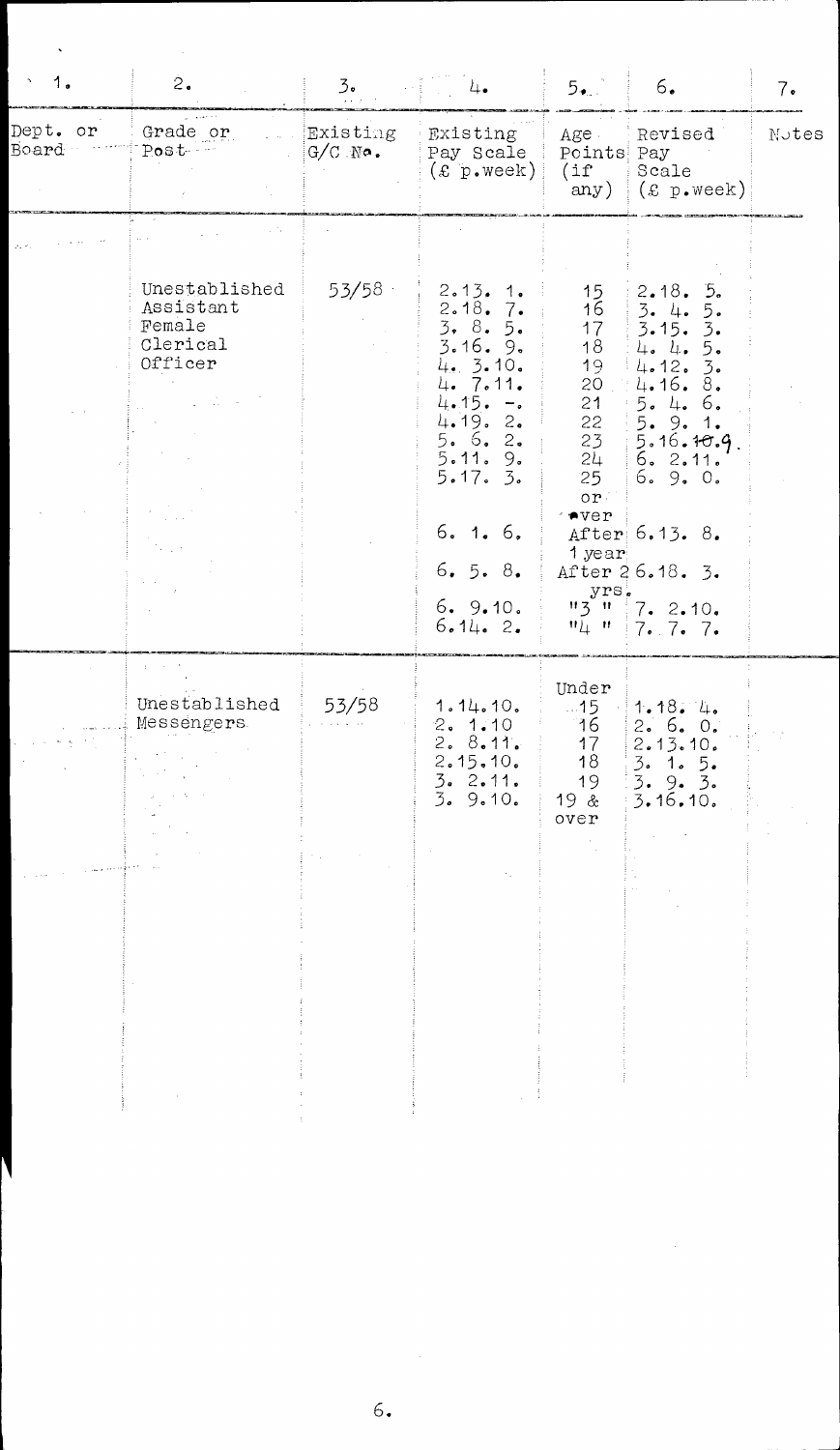|                                                                   |                                    | II<br>PART       |                                                                           | TECHNICAL DIVISION       |                                                                                                    |       |
|-------------------------------------------------------------------|------------------------------------|------------------|---------------------------------------------------------------------------|--------------------------|----------------------------------------------------------------------------------------------------|-------|
| 1.                                                                | 2.                                 | $\overline{3}$ . | 4.                                                                        | 5.                       | 6.                                                                                                 | 7.    |
| Dept.<br>Board                                                    | or Grade or Post Existing Existing | G. C. No.        | Pay Scale Points<br>$(x_p.a.)$                                            | Age<br>$\int$ if<br>any) | Revised<br>Pay<br>Scale<br>$(\pounds \; p.a.)$                                                     | Notes |
| Govern-<br>ment<br>Property<br>Trustees                           | Government<br>Surveyor             | 12/58            | 600<br>620<br>640<br>660<br>680<br>700<br>725<br>750                      |                          | 660<br>682<br>704<br>726.<br>748.<br>770<br>797.10.0<br>825                                        |       |
| Govern-<br>ment<br>Office<br>Photo-<br>stat<br>$\texttt{Depth}$ . | Operator                           | 12/58            | 475<br>490<br>505<br>520<br>533                                           |                          | 522.10.0<br>539<br>555.10.0<br>572<br>586.6.0                                                      |       |
|                                                                   | Assistant<br>Operator              | 12/58            | 200<br>225<br>250<br>275<br>310<br>335<br>360<br>385<br>400<br>425<br>450 |                          | 220<br>247.10.0<br>275<br>302.10.0<br>341<br>368.10.0<br>396<br>423.10.0<br>440<br>467.10.0<br>495 |       |
| Govern-<br>ment<br>Office<br>Meat<br>Grading<br>Dept.             | Meat<br>Grader                     | 12/58            | 1,055<br>1,085<br>1,115<br>1,155<br>1,195<br>1,225                        |                          | 1,160.10.0<br>1,193.10.0<br>1,226.10.0<br>1,270.10.0<br>1,314.10.0<br>1,347.10.0                   | (3)   |
|                                                                   | Check-<br>weigh-<br>man            | 12/58            | 420<br>440<br>460<br>480<br>500                                           |                          | 462<br>484<br>506<br>528<br>550                                                                    |       |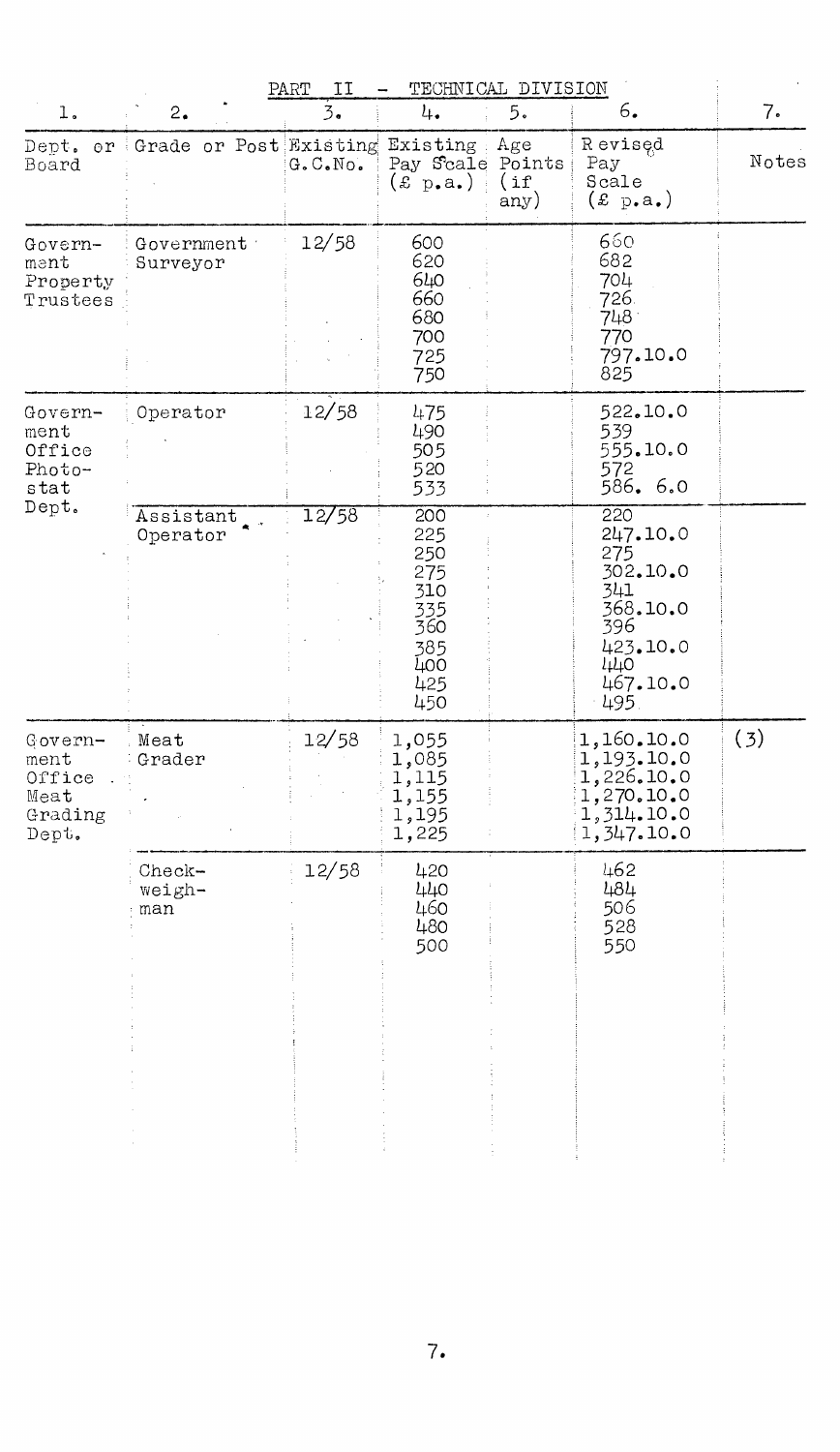| $\sim$ 1.                                        | 2.                                                     | 3.5                   | 4.                                                                                                | 5.                                              | 6.                                                                                                                                               | 7.                          |
|--------------------------------------------------|--------------------------------------------------------|-----------------------|---------------------------------------------------------------------------------------------------|-------------------------------------------------|--------------------------------------------------------------------------------------------------------------------------------------------------|-----------------------------|
| Dept. or<br>Board                                | Grade or<br>Post                                       | Existing<br>$G/C$ No. | Existing<br>Pay Scale<br>$(\text{\textsterling p.a.})$                                            | Age<br>Points Pay<br>(if<br>any)                | Revised<br>$\tilde{\mathbf{C}}$<br>Scale<br>(x p.a.)                                                                                             | $\omega_{\rm max}$<br>Notes |
| Covernment<br>Office<br>Meat<br>Grading<br>Dept. | Grader/<br>$Check-$<br>weighman                        | 12/58                 | 370<br>395<br>425<br>450<br>475<br>500<br>530<br>555<br>580                                       | 18<br>19<br>20<br>21<br>22<br>23<br>$-24$<br>25 | 407<br>$434.10.0$ .<br>467.10.0.<br>495<br>522.10. 0.<br>550<br>583.<br>610.10.0.<br>638                                                         | Proficienc!<br>Bar          |
|                                                  |                                                        |                       | 610<br>640<br>670<br>700                                                                          |                                                 | 671<br>704<br>737<br>770                                                                                                                         |                             |
| Weights<br>~nd<br>weasures<br>n r                | Inspector                                              | 12/58                 | 500<br>520<br>540<br>560<br>580<br>600<br>620<br>640<br>660                                       |                                                 | 550<br>572<br>594.<br>616<br>638<br>660<br>682<br>$704 -$<br>726                                                                                 |                             |
| Isle of Man Airport<br>Airports<br>Beard         | Control &<br>Operations<br>Officer                     | 12/58                 | 1175<br>$-1210$<br>1245<br>1280<br>1315<br>1350                                                   |                                                 | 1292.10.0<br>1331<br>1369.10.0.<br>$1408$ . The set of $\sim$<br>1446.10.0.<br>1485                                                              |                             |
|                                                  | Senior<br>Air Traffic<br>Control<br>Officer            | 32/60                 | 1065<br>1090<br>1115<br>1140<br>1165                                                              |                                                 | 1171.10.0.<br>1199<br>$1226$ 10. 0.<br>1254<br>1281.10.0.                                                                                        |                             |
|                                                  | Air Traffic<br>Control<br>Officer<br>(Grade III)<br>ŧ. | 12/58                 | 740<br>765<br>790<br>815<br>840<br>865<br>890<br>915<br>940<br>965<br>990<br>1015<br>1040<br>1065 |                                                 | 814<br>841.10.0.<br>869<br>896.10. 0.<br>924<br>951.10.0.<br>979<br>1006.10.0.<br>1034<br>1061.10.0.<br>1089<br>1116.10.0.<br>1144<br>1171.10.0. |                             |
|                                                  |                                                        |                       |                                                                                                   |                                                 |                                                                                                                                                  |                             |

 $\overset{\cdot}{\mathbf{8}}$ .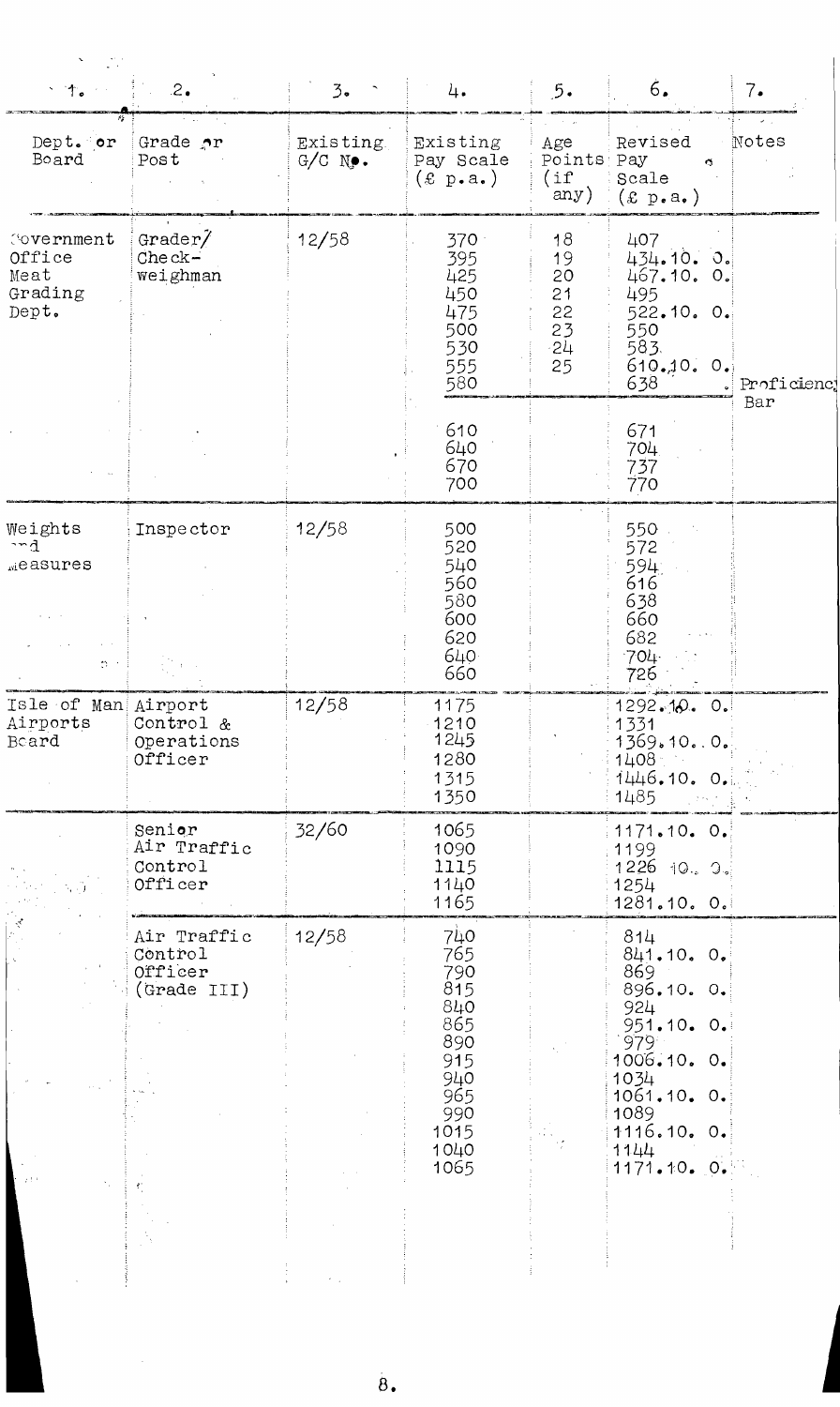| Grade or<br>Post<br>$\mathcal{R}_{\rm{max}}$<br>Airport<br>Engineer<br>Airport Fire<br>Officer<br>Deputy<br>Airport Fire<br>Officer<br>Air Traffic<br>Control<br>Assistant<br>II<br>You All Upunturairport<br>Scale Mainten<br>Su Al 119/40 Foreman<br>Maintenance | Existing<br>$G/C$ No.<br>12/58<br>$\mathcal{F}(\xi)$<br>12/58<br>32/60<br>12/58 | Existing<br>Pay Scale<br>$(\pounds \; p.a.)$<br>A,<br>1175<br>1210<br>1245<br>1280<br>1315<br>1350<br>550<br>570<br>590<br>600<br>550<br>570<br>590<br>530<br>550<br>570<br>590<br>610<br>630 | Age<br>Points Pay<br>$\mathfrak{inf}% \left( \mathfrak{m}\right) \equiv\mathfrak{m}^{\prime}(\mathfrak{m})$<br>any) | Revised<br>Scale<br>$(\text{\textsterling p.a.})$<br>1292.10.<br>$\circ$ .<br>1331<br>1369.10.0.<br>$1408$<br>$1446.10.0.$<br>1485<br>605<br>627<br>649<br>660<br>605<br>627<br>649<br>583<br>605<br>627<br>649 | N•tes<br>∷                                                                                                                                                                                |
|--------------------------------------------------------------------------------------------------------------------------------------------------------------------------------------------------------------------------------------------------------------------|---------------------------------------------------------------------------------|-----------------------------------------------------------------------------------------------------------------------------------------------------------------------------------------------|---------------------------------------------------------------------------------------------------------------------|-----------------------------------------------------------------------------------------------------------------------------------------------------------------------------------------------------------------|-------------------------------------------------------------------------------------------------------------------------------------------------------------------------------------------|
|                                                                                                                                                                                                                                                                    |                                                                                 |                                                                                                                                                                                               |                                                                                                                     |                                                                                                                                                                                                                 |                                                                                                                                                                                           |
|                                                                                                                                                                                                                                                                    |                                                                                 |                                                                                                                                                                                               |                                                                                                                     |                                                                                                                                                                                                                 |                                                                                                                                                                                           |
|                                                                                                                                                                                                                                                                    |                                                                                 |                                                                                                                                                                                               |                                                                                                                     |                                                                                                                                                                                                                 |                                                                                                                                                                                           |
|                                                                                                                                                                                                                                                                    |                                                                                 |                                                                                                                                                                                               |                                                                                                                     |                                                                                                                                                                                                                 |                                                                                                                                                                                           |
|                                                                                                                                                                                                                                                                    |                                                                                 | 650                                                                                                                                                                                           |                                                                                                                     | 671<br>693<br>715                                                                                                                                                                                               |                                                                                                                                                                                           |
|                                                                                                                                                                                                                                                                    | 12/58                                                                           | 600<br>620<br>640<br>650                                                                                                                                                                      |                                                                                                                     | 660<br>682<br>704<br>715                                                                                                                                                                                        | $\tau$ $\cap$                                                                                                                                                                             |
| Civil Defence<br>Officer                                                                                                                                                                                                                                           | 41/58                                                                           | 740<br>760<br>780<br>800<br>820<br>840<br>860<br>880<br>900                                                                                                                                   |                                                                                                                     | 814<br>836<br>858<br>880<br>902 <sub>0</sub><br>$924 -$<br>946<br>968<br>990                                                                                                                                    | $\frac{a}{\omega}$ $\frac{1}{\omega}$ $\frac{1}{\omega}$ $\frac{1}{\omega}$ $\frac{1}{\omega}$ $\frac{1}{\omega}$ $\frac{1}{\omega}$ $\frac{1}{\omega}$<br>$1004$ x 8<br>1012.<br>[sa 80a |
| Assistant<br>Civil Defence<br>Officer                                                                                                                                                                                                                              | 41/58                                                                           | 605<br>635<br>665<br>695                                                                                                                                                                      |                                                                                                                     | 665.10. O. Inclu-<br>698.10.<br>731.10.<br>764.10.                                                                                                                                                              | $0$ . sive of<br>O. Fees &<br>$0$ . $0ver-$                                                                                                                                               |
| Instructor/<br>Storekeeper<br>$\mathbf{r}=\mathbf{q}$ .                                                                                                                                                                                                            | 41/58                                                                           | 525<br>550<br>575<br>600<br>625                                                                                                                                                               |                                                                                                                     | 577.10.0.<br>605<br>632.10.0.<br>660.<br>687.10.0.                                                                                                                                                              | (4)<br>5)                                                                                                                                                                                 |
| Forester                                                                                                                                                                                                                                                           | 12/58                                                                           | 740<br>760<br>780<br>800<br>820<br>840<br>860<br>880<br>900<br>920                                                                                                                            |                                                                                                                     | 814<br>836<br>858<br>880<br>902<br>924<br>946<br>968<br>990<br>1012                                                                                                                                             | Plus<br>House                                                                                                                                                                             |
|                                                                                                                                                                                                                                                                    |                                                                                 |                                                                                                                                                                                               | 920<br>725<br>650<br>9.                                                                                             |                                                                                                                                                                                                                 | 1012<br>797.10. O. time<br>715                                                                                                                                                            |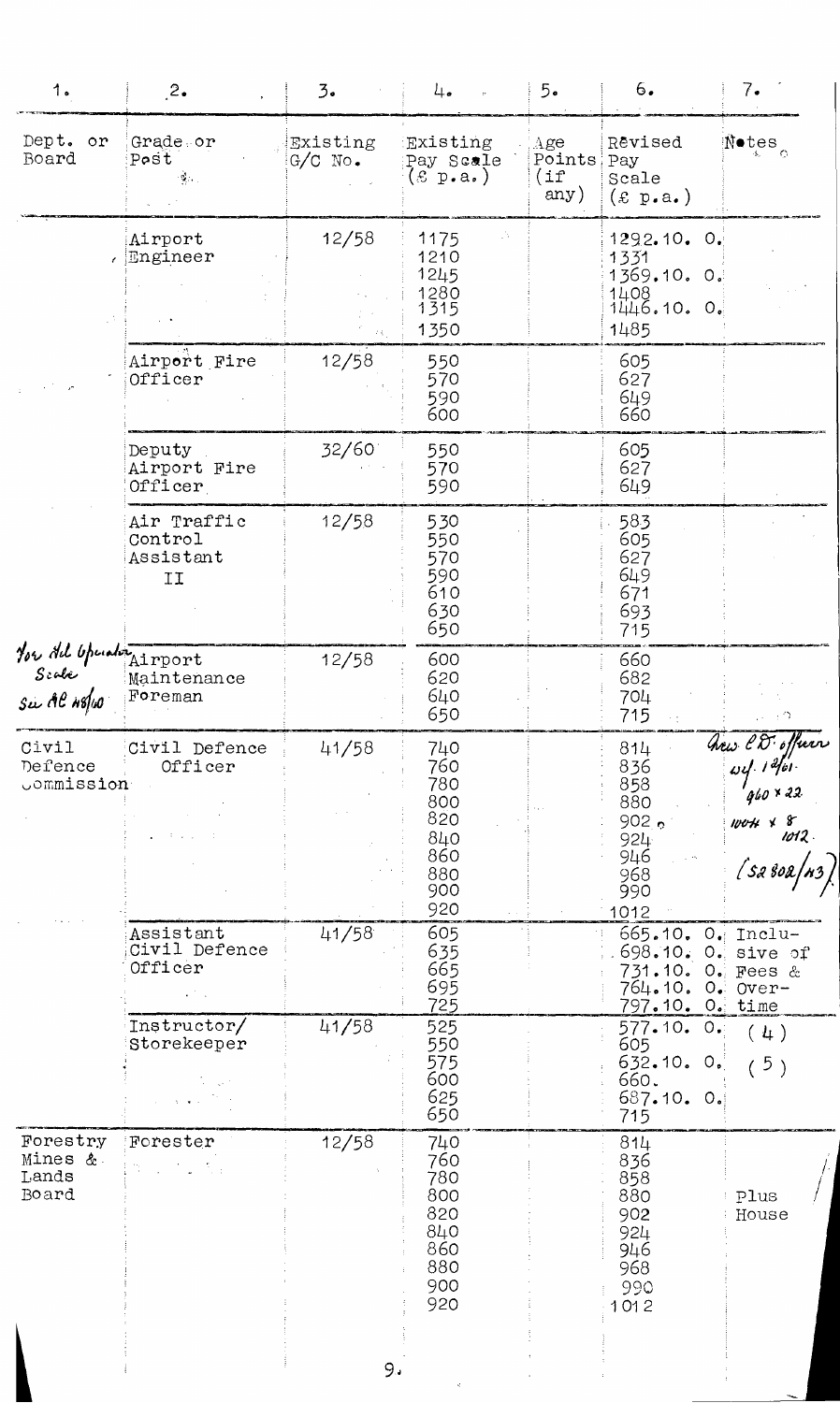| 1.                 | 2.                                                  | 3.                    | 4.                                                                 | 5.                                  | 6.<br>$\frac{1}{\sqrt{2}}$                                                       | 7.                                                           |
|--------------------|-----------------------------------------------------|-----------------------|--------------------------------------------------------------------|-------------------------------------|----------------------------------------------------------------------------------|--------------------------------------------------------------|
| Dept. or<br>Board. | Grade or<br>Post                                    | Existing<br>$C/C$ No. | Existing<br>Pay Scale<br>$\pounds$ p.a.)                           | Age<br>Points Pay<br>(if any) Scale | Revised<br>$(x_{\text{p.a.}})$                                                   | $\bullet$<br>Notes                                           |
|                    | Assistant<br>Forester                               | 12/58                 | 450<br>475<br>500<br>520<br>540<br>560<br>580<br>600               |                                     | 495<br>522.10.0.<br>550<br>572<br>594<br>616<br>ç,<br>638<br>660                 | No House<br>Allowance<br>Proficiency                         |
|                    |                                                     |                       | 620<br>640<br>660<br>680<br>728<br>750                             |                                     | 682<br>704<br>726<br>748<br>739.10.0<br>825                                      | $Bar($ not<br>applicable<br>to present<br>office-<br>holder) |
| Harbour<br>Board.  | Assistant<br>Engineer                               | 12/58                 | 740<br>760<br>780<br>800<br>820<br>840<br>860<br>880<br>900<br>920 |                                     | 814<br>836<br>858<br>$\bullet$<br>880<br>902<br>924<br>946<br>968<br>990<br>1012 | $\frac{1}{2}$ . $\frac{1}{2}$                                |
|                    | Harbour<br>Master<br>Douglas.                       | 12/58                 | 905                                                                |                                     | 995.10.0.                                                                        | (6)                                                          |
|                    | Chief<br>Assistant<br>Douglas.                      | 12/58                 | 729                                                                |                                     | 801.18.0.                                                                        |                                                              |
|                    | Second<br>Assistant<br>Douglas.                     | 12/58                 | 685                                                                |                                     | 753.10.0.                                                                        |                                                              |
|                    | Third<br>Assistant<br>Douglas.                      | 12/58                 | 661                                                                |                                     | 727. 2.0.                                                                        |                                                              |
|                    | Boat<br>Inspector<br>& Assist.<br>Harbour<br>Master | 12/58                 | 636                                                                |                                     | 699.12.0.                                                                        |                                                              |
|                    | Harbour<br>Master<br>Ramsey.                        | 12/58                 | 657:                                                               |                                     | $722.14.0$ .                                                                     | * Plus<br>House.                                             |
|                    | Assist.Harb.<br>Master<br>Ramsey.                   | 12/58                 | 609                                                                |                                     | 669.18.0.                                                                        |                                                              |
|                    | Harbour<br>Master<br>Peel                           | 12/58                 | $619*$                                                             |                                     | 680.18.0%                                                                        |                                                              |
|                    |                                                     |                       | $10_{\bullet}$                                                     |                                     |                                                                                  |                                                              |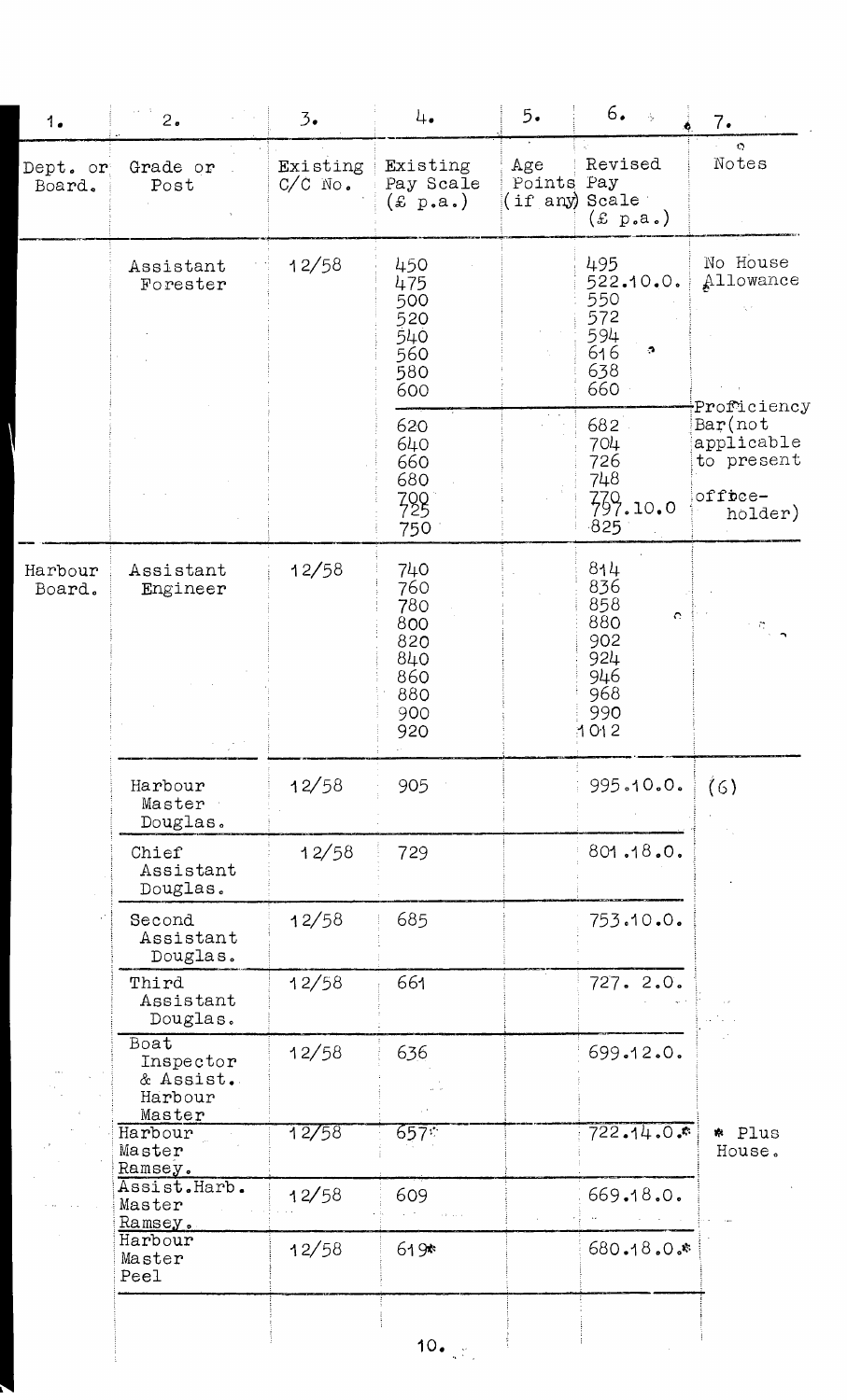| 1.                                         | 2.                                                                                                                                                                               | $\overline{3}$ . | 4.                                                   | 5.                 | 6.                                                           | 7.                                                        |
|--------------------------------------------|----------------------------------------------------------------------------------------------------------------------------------------------------------------------------------|------------------|------------------------------------------------------|--------------------|--------------------------------------------------------------|-----------------------------------------------------------|
| Board                                      | Dept. or Grade or Existing<br>Post<br>$\mathcal{L}^{\mathcal{A}}(\mathcal{A})$ , $\mathcal{L}^{\mathcal{A}}(\mathcal{A})$ , $\mathcal{L}^{\mathcal{A}}(\mathcal{A})$<br>- 国家 100 | $\cdots$ G/C No. | Existing<br>Pay Scale<br>$(E \text{ p.a.})$          | Points Pay<br>(1f) | Age Revised<br>Scale<br>any) $(\varepsilon p.a.)$            | Notes                                                     |
|                                            | Harbour Master<br>Port St. Mary &<br>Port Erin                                                                                                                                   | 12/58            | $568 *$                                              |                    | $*624.16.0.$                                                 |                                                           |
|                                            | Harbour Master<br>Castietown &<br>Derbyhaven                                                                                                                                     | 12/58            | $555$ *                                              |                    | $*610, 10, 0.$                                               | (7)                                                       |
| Highway<br>and<br>A.<br>Transport<br>Board | Asst.Harbour<br>Master<br>Port St. Mary &<br>Port Erin                                                                                                                           | 12/58            | 490 *<br>Иt.                                         |                    | \$539                                                        | *Plus<br>House                                            |
|                                            | Harbour Master<br>Laxey                                                                                                                                                          | 14/60            | 555 *                                                |                    | \$610.10.01                                                  |                                                           |
|                                            | Works<br>Superintendent                                                                                                                                                          | 12/58            | 775 *                                                |                    | 852.10.0                                                     |                                                           |
|                                            | Elecgrical<br>Bagineer <i>Eled</i> u                                                                                                                                             | 12/58            | 649                                                  |                    | 713.18.0                                                     |                                                           |
|                                            | Assistant<br>Surveyor                                                                                                                                                            | 12/58            | 540 ···<br>∶ 560<br>580. G<br>600.<br>620<br>640     |                    | 594.<br>616<br>638<br>660<br>682<br>704                      | i sili<br>$\Omega_{\rm{max}}^{(1)}$ .<br>Profi-           |
|                                            |                                                                                                                                                                                  |                  | 660<br>680<br>700*<br>725<br>750                     |                    | 726<br>748<br>770*<br>797.10.<br>$\mathsf{O} \bullet$<br>825 | ciency<br>Bar.<br>(at *<br>for the<br>present<br>holders) |
|                                            | Senior<br>P.S.V.<br>Examiner<br>t in                                                                                                                                             | 81/58            | 660<br>690<br>720<br>750<br>780<br>810<br>840<br>870 |                    | 726<br>759<br>792<br>825<br>858<br>891<br>924<br>957         | Salary<br>is<br>inclu-<br>sive<br>$\circ$ f<br>Fees       |
|                                            | $\mathtt{Assistant}$<br>Drainage<br>$\mathbb{E}$ ngineer<br>15                                                                                                                   | 12/58            | 540<br>560<br>580<br>600<br>620<br><u>640</u>        |                    | 594<br>616<br>638<br>660<br>682<br>704                       | Profi-                                                    |
|                                            |                                                                                                                                                                                  |                  | 660<br>680<br>700 <sub>3</sub><br>725<br>750         |                    | 726<br>748.<br>770x<br>797.10.0<br>825                       | ciency<br>Bar.<br>(at #<br>for the<br>present<br>holders) |
|                                            | $\sim 50\,\mathrm{s}$                                                                                                                                                            |                  |                                                      |                    |                                                              |                                                           |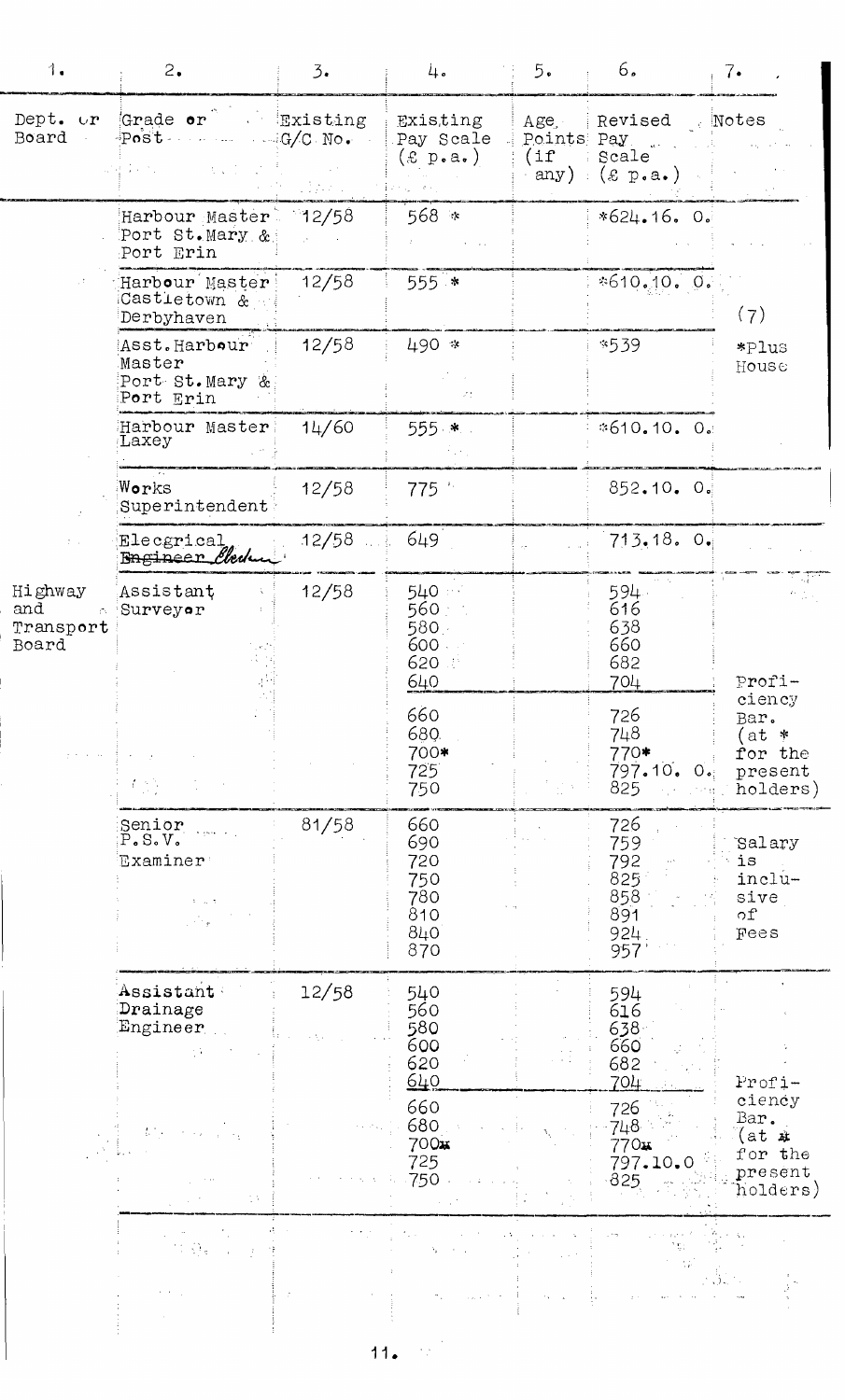| 1.                                 | 2.                                                                      | 3.5                                   | 4.                                                                                       | 5.                                            | 6.                                                                                                     | 7.               |
|------------------------------------|-------------------------------------------------------------------------|---------------------------------------|------------------------------------------------------------------------------------------|-----------------------------------------------|--------------------------------------------------------------------------------------------------------|------------------|
| Dept. or<br>Board.                 | Grade or<br>post.                                                       | Existing<br>$G \bullet C \bullet$ No. | Existing<br>pay scale<br>$(\text{\pounds p.a.})$                                         | Age<br>points<br>$($ if<br>$\bullet$<br>any). | Revised<br>pay<br>scale<br>$(\mathbf{f}^n p \cdot a_*)$                                                | Notes.           |
|                                    | Assistant<br>P.S.V.<br>Examiner.                                        | .12/58.                               | 450<br>475<br>500<br>520.<br>540<br>560<br>580<br>600<br>620<br>640<br>660<br>680<br>700 |                                               | 495<br>522.10.0.<br>550.<br>572.<br>594.<br>616.<br>638.<br>660.<br>682<br>704.<br>726.<br>748.<br>770 | Profic-<br>iency |
|                                    |                                                                         |                                       | 725<br>750                                                                               |                                               | 797.10.0.<br>825.                                                                                      | Bar              |
|                                    | Quarry<br>Manager.                                                      | 32/60.                                | 700<br>725<br>750                                                                        |                                               | 770.<br>797.10.0.<br>825.                                                                              | $\mathcal L$ es  |
| Local<br>Govern-<br>ment<br>Board. | Chief Fire<br>Staff<br>Officer.                                         | 12/58.                                | 925<br>950<br>975<br>1000<br>1025<br>1050                                                |                                               | 1017.10.0.<br>1045.<br>1072.10.0.<br>1100.<br>1127.10.0.<br>1155.                                      |                  |
|                                    | Storekeeper<br>and Ambulance<br>Driver <sup>-</sup><br>Fire<br>Service. | 12/58.                                | 475<br>500<br>520<br>540                                                                 |                                               | 522.10.0.<br>550.<br>572.<br>594.                                                                      |                  |
|                                    | Inspectors.                                                             | 12/58.                                | 760<br>780<br>800<br>820<br>840<br>860<br>880<br>900<br>920<br>940                       |                                               | 836.<br>858.<br>880.<br>902.<br>924<br>$-946$<br>968<br>990<br>1012<br>1034                            |                  |
|                                    | $\Delta \sim 10^{-1}$                                                   |                                       |                                                                                          |                                               |                                                                                                        |                  |

 $\label{eq:2} \frac{1}{\sqrt{2\pi}}\frac{1}{\sqrt{2\pi}}\frac{1}{\sqrt{2\pi}}\frac{1}{\sqrt{2\pi}}\frac{1}{\sqrt{2\pi}}\frac{1}{\sqrt{2\pi}}\frac{1}{\sqrt{2\pi}}\frac{1}{\sqrt{2\pi}}\frac{1}{\sqrt{2\pi}}\frac{1}{\sqrt{2\pi}}\frac{1}{\sqrt{2\pi}}\frac{1}{\sqrt{2\pi}}\frac{1}{\sqrt{2\pi}}\frac{1}{\sqrt{2\pi}}\frac{1}{\sqrt{2\pi}}\frac{1}{\sqrt{2\pi}}\frac{1}{\sqrt{2\pi}}\frac{1}{\sqrt{2$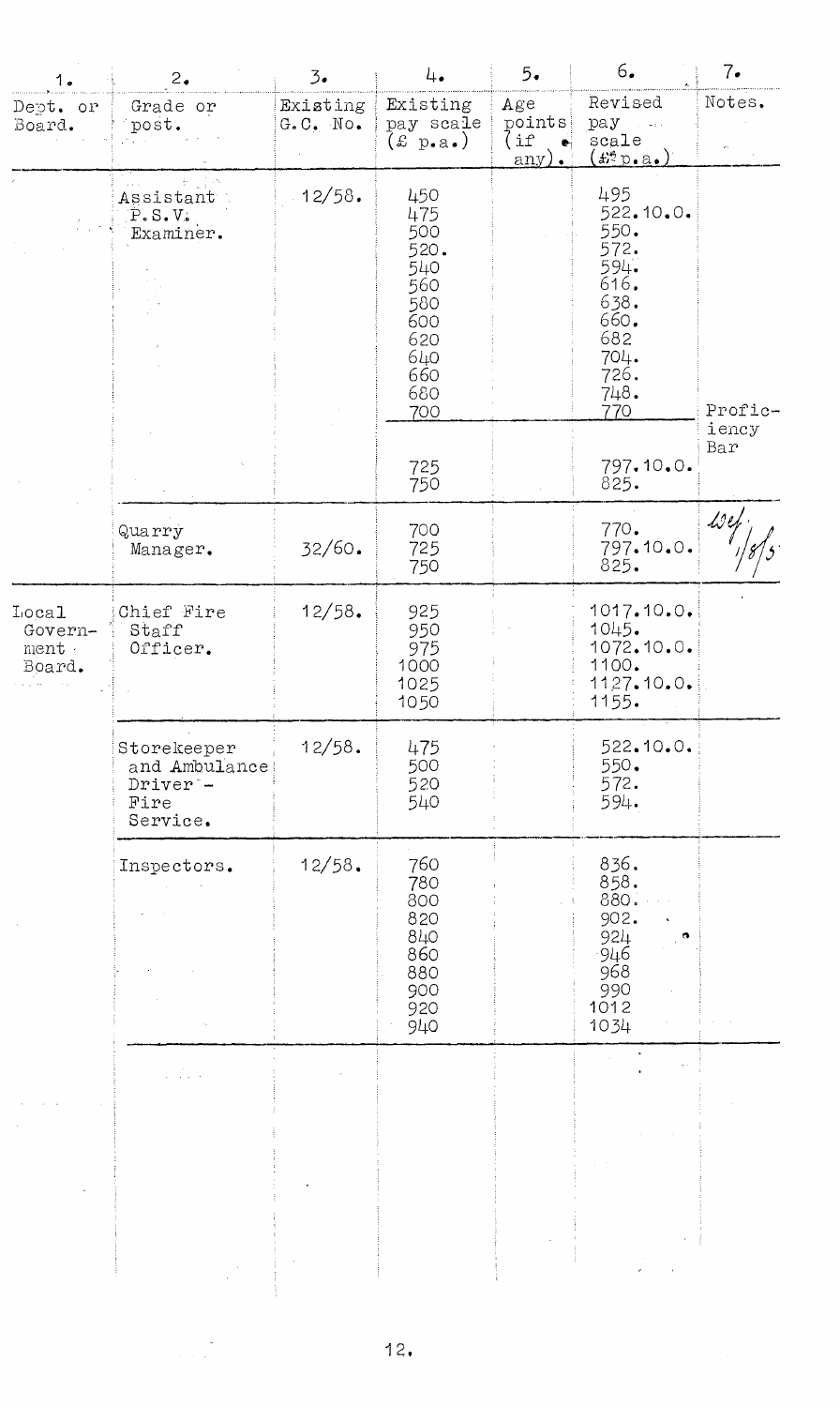| 1.                | 2.                                      | $3\bullet$            | $\sim 4$ . Fig. , the field of $\sim$                                            | 5.                           | $6.$                                                                             | 7.                 |
|-------------------|-----------------------------------------|-----------------------|----------------------------------------------------------------------------------|------------------------------|----------------------------------------------------------------------------------|--------------------|
| Dept. or<br>Board | Grade or<br>Post Later Mar              | Existing<br>$G/C$ No. | Existing<br>Pay Scale<br>$(\text{\pounds p.a.})$                                 | Age<br>Points<br>(i)<br>any) | Revised-<br>Pay<br>Scale<br>$(\varepsilon p.a.)$                                 | Notes <sup>®</sup> |
|                   | Junior<br>Inspector                     | 12/58                 | 520<br>540<br>560<br>580<br>600<br>620<br>640<br>660<br>680<br>700<br>720<br>740 |                              | 572<br>594<br>616<br>638<br>660<br>682<br>704<br>726<br>748<br>770<br>792<br>814 |                    |
|                   | Architectural<br>Assistant              | 12/58                 | 600<br>620<br>640<br>660 ·<br>680<br>700<br>725<br>750<br>775                    |                              | 660<br>682<br>704<br>726<br>748<br>770<br>797.10. 0.<br>825<br>852.10.0.         |                    |
|                   | Mechanic and<br>Drainage<br>Officer     | 12/58                 | 500<br>520<br>540<br>560<br>580<br>600<br>620<br>640<br>660<br>680<br>700        |                              | 550<br>572<br>594<br>616<br>638<br>660<br>682<br>7.04.<br>$726 -$<br>748<br>770  |                    |
|                   | <b>Rodent</b><br>Destruction<br>Officer | 12/58                 | 400<br>425<br>450<br>475<br>500<br>520<br>540                                    |                              | 440<br>467.10. 0.<br>495<br>522.10. 0.<br>550<br>572<br>594                      |                    |
|                   |                                         |                       |                                                                                  |                              |                                                                                  |                    |

ł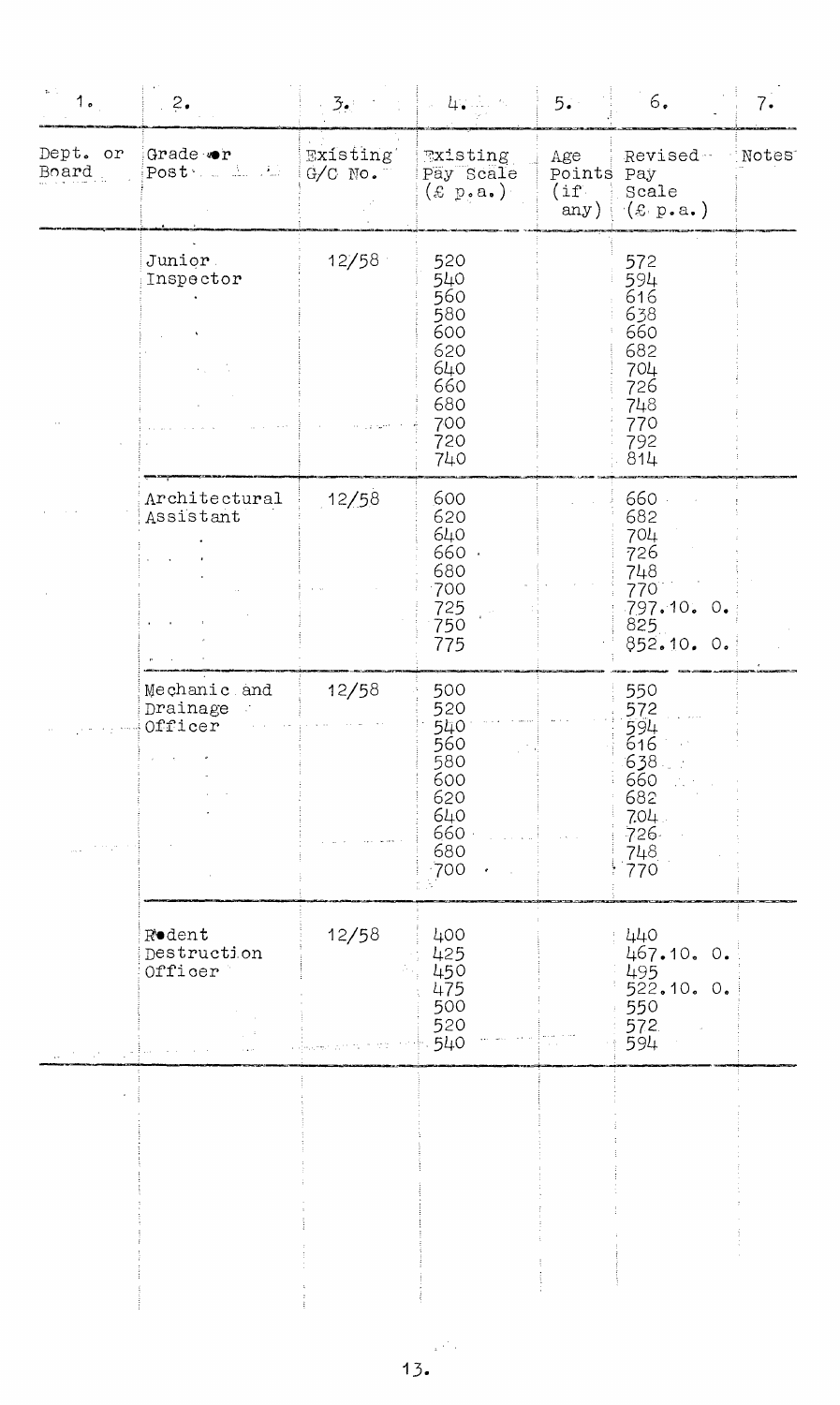| $\cdot$ 1.                                        | 2.                                 | $\mathfrak{Z}_{\bullet}$ | 4.                                                                                                                         | 5.                               | 6.                                                                                                                                                                  | 7.         |
|---------------------------------------------------|------------------------------------|--------------------------|----------------------------------------------------------------------------------------------------------------------------|----------------------------------|---------------------------------------------------------------------------------------------------------------------------------------------------------------------|------------|
| Dept. •r<br>Board                                 | Grade or<br>Post                   | Existing<br>$G/C$ No.    | Existing<br>Pay Scale<br>$(\text{\pounds p.a.})$                                                                           | Age<br>Points Pay<br>(if<br>any) | Revised<br>Scale<br>$(x \text{ p.a.})$                                                                                                                              | Notes      |
| Analysts<br>$\mathtt{Depth}$ .                    | Government Laboratory<br>Assistant | 12/58                    | 200<br>225<br>250<br>275<br>310<br>335<br>360<br>385<br>400<br>425<br>450<br>475<br>500<br>520<br>540<br>560<br>580<br>600 |                                  | 220<br>247.10.0.<br>275<br>302.10. 0.<br>341<br>368.10. 0.<br>396<br>423.10. 0.<br>440.<br>467.10. 0.<br>495<br>522.10.0.<br>550<br>572<br>594<br>616<br>638<br>660 | (8)<br>(9) |
| Board of<br><b>Agriculture</b><br>md<br>risheries | Field Officer                      | 12/58                    | 450<br>475<br>500<br>520<br>540<br>560<br>580<br>600                                                                       |                                  | 495<br>522.10. 0.<br>550<br>572<br>594<br>616<br>638<br>660                                                                                                         |            |
|                                                   | Milk Recorder                      | 12/58                    | 520                                                                                                                        |                                  | 572                                                                                                                                                                 |            |
|                                                   | Artificial<br>Inseminator          | 12/58                    | 520                                                                                                                        |                                  | 572                                                                                                                                                                 |            |
| useum<br>nđ<br>ational<br>rust                    | Technical<br>Assistant             | 59/59                    | 610<br>640<br>670<br>700<br>730<br>760                                                                                     |                                  | 671<br>704<br>737<br>770<br>803<br>836                                                                                                                              |            |
|                                                   |                                    |                          |                                                                                                                            |                                  |                                                                                                                                                                     |            |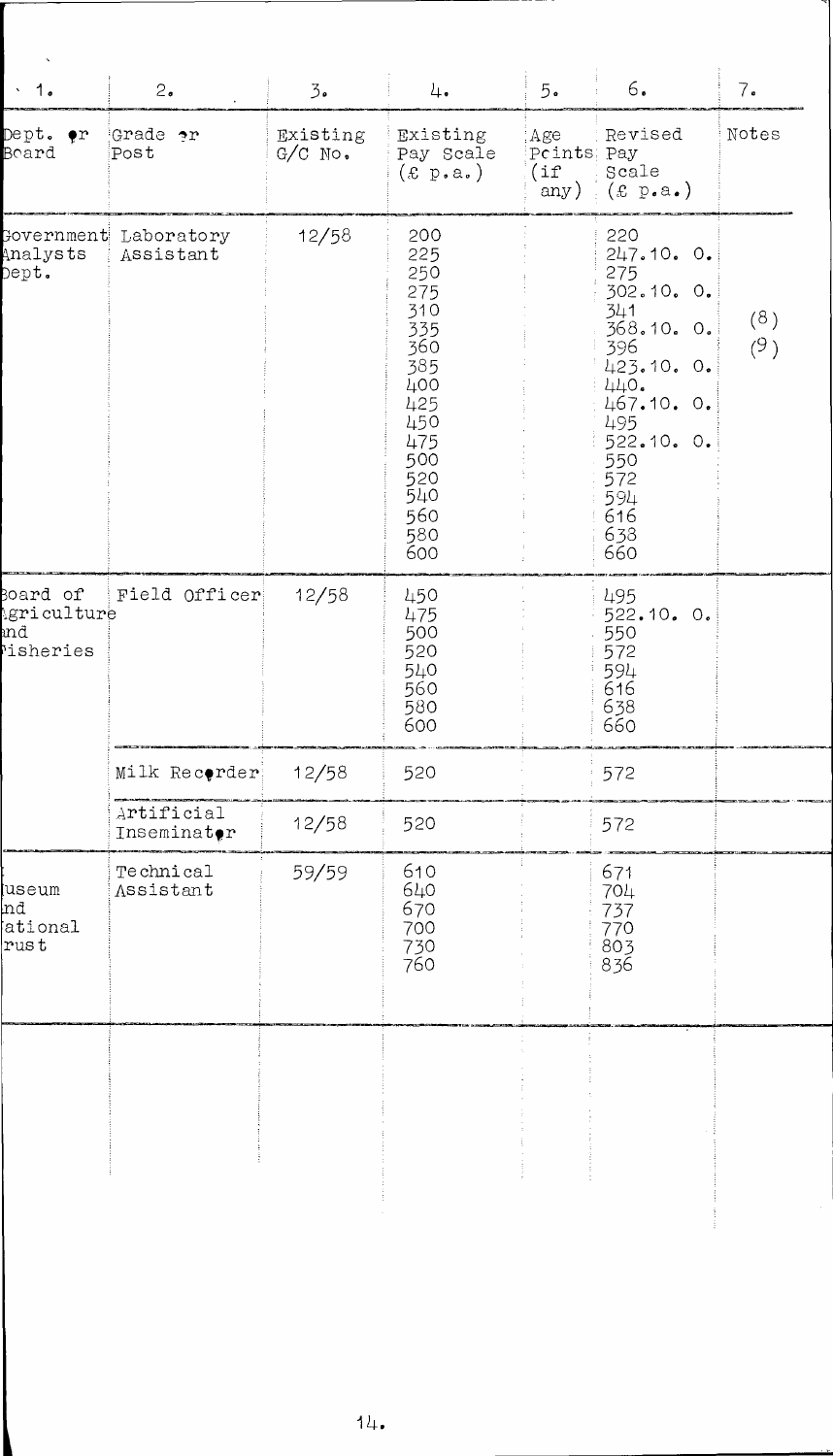| $-1.1$             | 2.                                 | 3.                    | 4.                                                                                                                             | 1. 5.                         | 6.                                                                                                                                                              | 7.                     |
|--------------------|------------------------------------|-----------------------|--------------------------------------------------------------------------------------------------------------------------------|-------------------------------|-----------------------------------------------------------------------------------------------------------------------------------------------------------------|------------------------|
| Dept. or<br>Board. | Grade or<br>Post                   | Existing<br>$G/C$ No. | Existing<br>Pay Scale<br>(x p.a.)                                                                                              | Age<br>Points<br>(if)<br>any) | ÷<br>Revised<br>Pay Scale<br>(x p.a.)                                                                                                                           | $\mathcal{L}$<br>Notes |
| Water<br>Board.    | Senior<br>Engineering<br>Assistant | 12/58                 | 720<br>740<br>760<br>780<br>800<br>810                                                                                         |                               | 792.<br>814<br>836<br>858<br>880<br>891                                                                                                                         |                        |
|                    | Engineering<br>Assistant           | 12/58                 | 500<br>520<br>540<br>560<br>580<br>600<br>620<br>640<br>660<br>680<br>700                                                      |                               | 550<br>572<br>594<br>616<br>638<br>660<br>682<br>704<br>726<br>748<br>770                                                                                       |                        |
|                    | Junior<br>Assistant<br>Draughtsman | 12/58                 | $200 -$<br>225<br>250<br>275<br>310<br>335<br>360<br>385<br>400<br>425<br>450<br>475<br>500<br>520<br>540<br>560<br>580<br>600 |                               | 220<br>247.10.0.<br>275<br>302.10.0.<br>341<br>368.10.0.<br>396<br>423.10.0.<br>440<br>467.10.0.<br>•495<br>522.10.0.<br>550<br>572<br>594<br>616<br>638<br>660 |                        |
|                    | Water<br>Inspector                 | 12/58                 | 500<br>520<br>540<br>560<br>580                                                                                                |                               | 550<br>572<br>594<br>616<br>638                                                                                                                                 |                        |
|                    | Waste & Fitting 12/58<br>Inspector |                       | 500<br>520<br>540<br>560<br>580                                                                                                |                               | 550<br>572<br>594<br>616<br>638                                                                                                                                 |                        |
|                    | Motor<br>Enginer/<br>Storekeeper   | 12/58                 | 500<br>520<br>540<br>560<br>580                                                                                                |                               | 550<br>572<br>594<br>616<br>638                                                                                                                                 |                        |
|                    |                                    |                       |                                                                                                                                |                               |                                                                                                                                                                 |                        |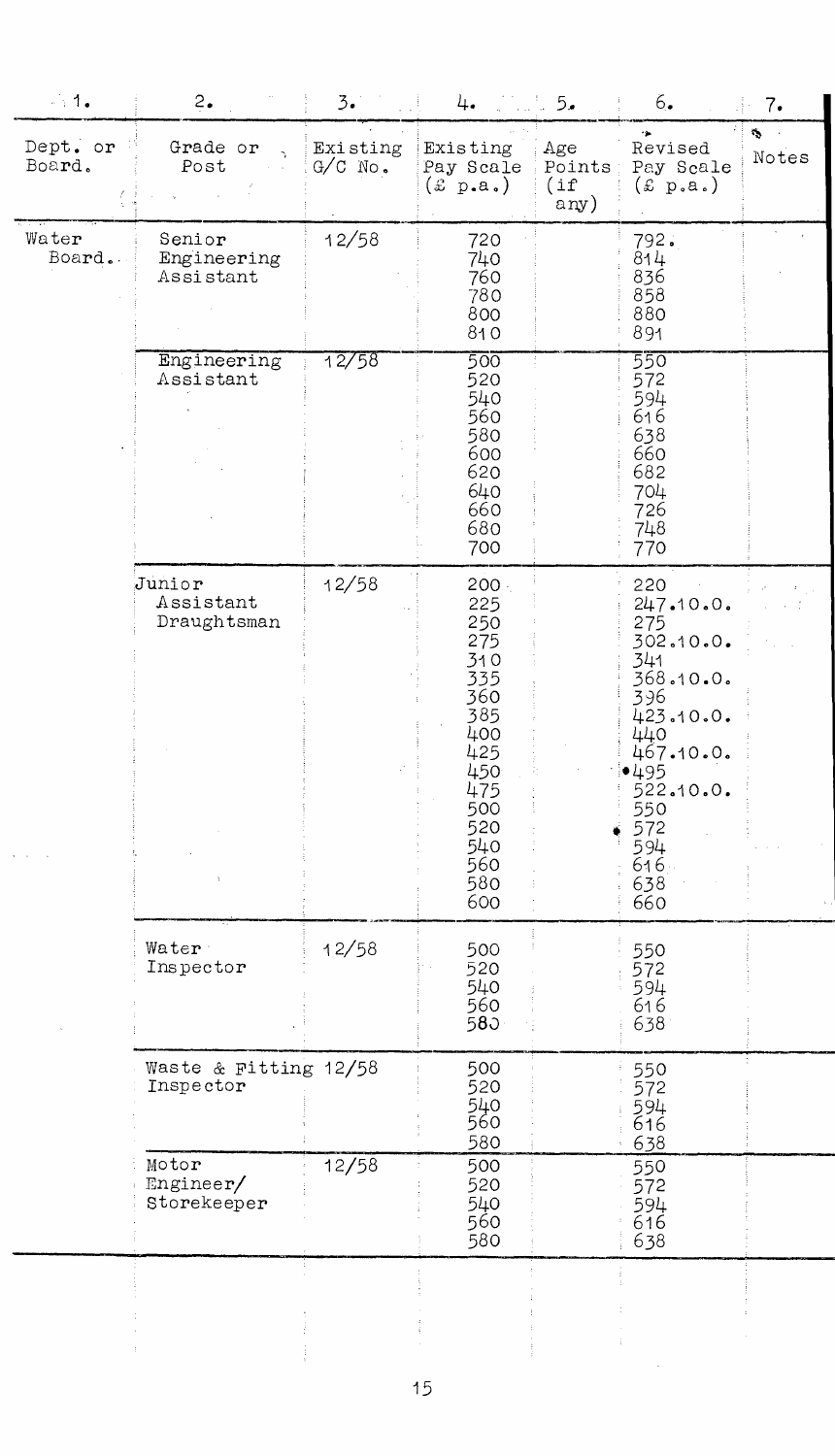| 1.                                    | 2.                         | 3.                    | 4.                                               | 5.                            | 6.                                                   | 7⊷. .    |
|---------------------------------------|----------------------------|-----------------------|--------------------------------------------------|-------------------------------|------------------------------------------------------|----------|
| ept. or<br>$\mathop{\mathrm{pard}}$ . | Grade or<br>Post<br>禁止     | Existing<br>$G/C$ No. | Existing<br>Pay Scale<br>$(\pounds \; p.a.)$     | Age.<br>Points<br>(if<br>any) | Revised<br>Pay<br>Scale<br>$(x \text{ p.a.})$        | Notes    |
|                                       | District<br>Foreman        | 12/58                 | 470<br>490<br>510<br>530<br>.550                 |                               | 517<br>539<br>561<br>583<br>605                      |          |
|                                       | Filter Plant<br>Attendants | 12/58                 | 480<br>500<br>520<br>530                         |                               | 528<br>550<br>572<br>583                             |          |
| son                                   | Gaoler                     | 12/58                 | 620<br>640<br>660<br>$-680$<br>700<br>725<br>750 |                               | 682<br>704<br>726<br>748<br>770<br>797.10.0.<br>825  | $(10)$ . |
|                                       | Chief<br>Warder            | 12/58                 | 540<br>560<br>580<br>600<br>620                  |                               | 594<br>616<br>638<br>660<br>682                      | (11)     |
|                                       | Warders                    | 12/58                 | 425<br>450<br>475<br>500<br>520<br>540           |                               | 467.10. 0.<br>495<br>522.10.0.<br>550<br>572<br>594  | (12)     |
|                                       | Matron                     | 12/58                 | 425<br>450<br>475<br>500<br>520<br>$-540$        |                               | 467.10. 0.<br>495<br>522.10. 0.<br>550<br>572<br>594 |          |
|                                       | Female<br>Wardress         | 12/58                 | 340<br>360<br>380<br>400<br>420                  |                               | 374<br>396<br>418<br>440<br>462                      |          |
|                                       |                            |                       |                                                  |                               |                                                      |          |
|                                       |                            |                       |                                                  |                               |                                                      |          |

 $\hat{\mathcal{A}}$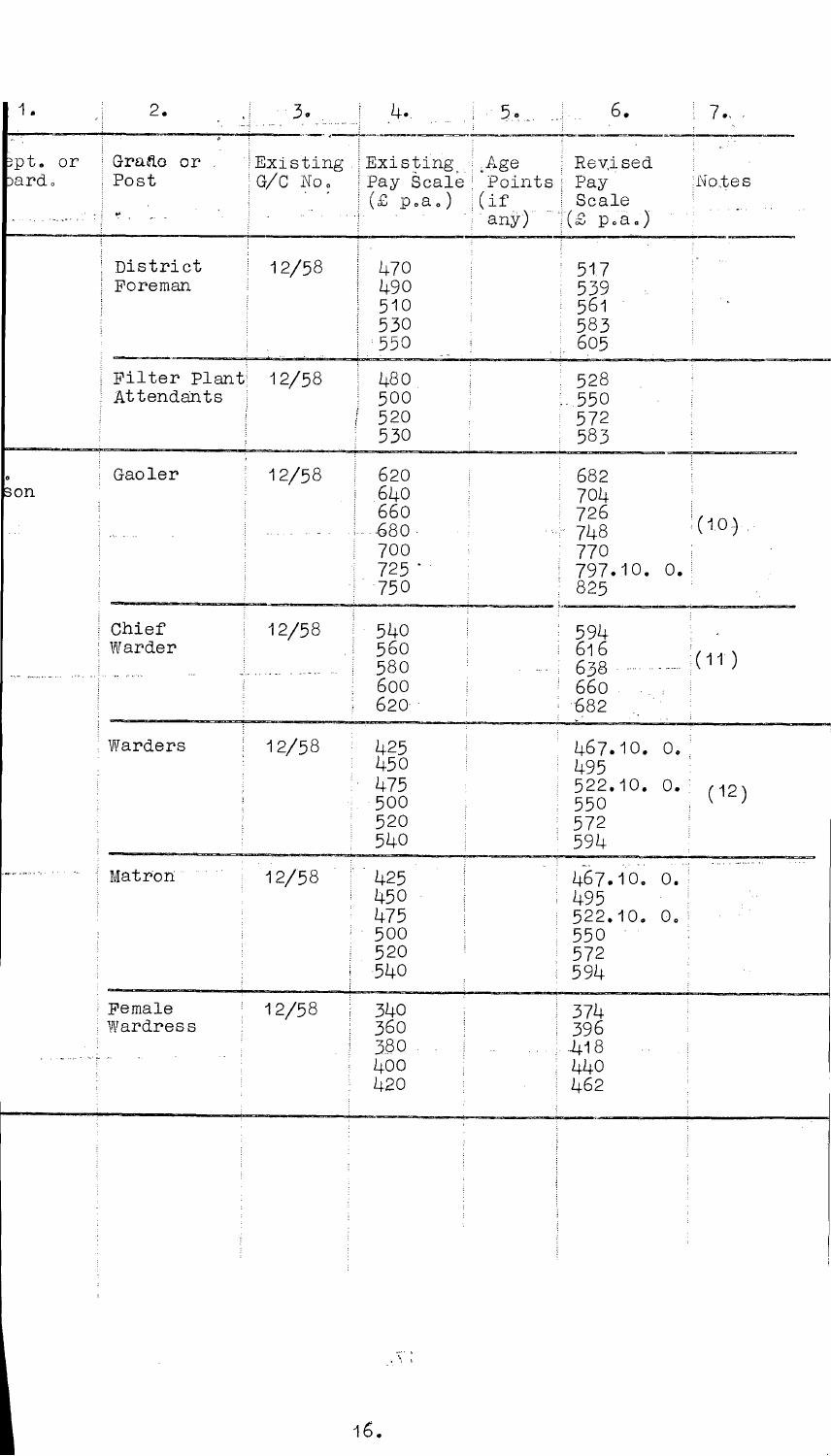| 1.                                                |                                               |                                                            | PART III - PROFESSIONAL DIVISION.                                     |                                                       |                                                                                |        |
|---------------------------------------------------|-----------------------------------------------|------------------------------------------------------------|-----------------------------------------------------------------------|-------------------------------------------------------|--------------------------------------------------------------------------------|--------|
| Dept.<br>$O^{\dagger}$<br>Board.                  | Grade or<br>post.                             | $\mathcal{D}$<br>Existing<br>$G_{\bullet} C_{\bullet}$ No. | Existing<br>pay scale<br>$(\text{\pounds p.a.})$                      | 5.<br>Age<br>points<br>$(i\hat{r})$<br>$\text{any}$ . | 6. ·<br>Revised<br>pay ><br>scale<br>$(\underline{x} p_{\bullet} a_{\bullet})$ | Notes. |
| Local<br>Govern-<br>ment<br>Board.                | N.,<br>Architect<br>&<br>Planning<br>Officer. | 89/56                                                      | 1200<br>1250<br>1300<br>1350<br>1400<br>1425                          |                                                       | $~\omega$ c/, $~/~$ 160                                                        |        |
|                                                   | Asst.<br>Architect.                           | 59/59.                                                     | 785<br>825<br>865<br>905<br>950<br>990<br>1030<br>1070                |                                                       |                                                                                |        |
| Highway<br>and<br>Trans-<br>port<br>Board.        | Surveyor<br>General.                          | 13/59.5                                                    | $-1300$<br>1350<br>1400<br>1450<br>1500<br>1525                       |                                                       |                                                                                |        |
|                                                   | Divisional<br>Surveyor.                       | 13/59.                                                     | 750<br>785<br>820<br>855<br>890<br>925<br>960<br>995<br>1030          |                                                       | Subl. 42/61.                                                                   |        |
| Board of<br>Agricul-<br>ture &<br>Fisher-<br>ies. | Government<br>Veterinary<br>Officer.          | 48/59.                                                     | A. S.<br>1400<br>1450<br>1500<br>1550<br>1600<br>1650<br>1700<br>1750 |                                                       |                                                                                |        |
|                                                   |                                               |                                                            |                                                                       |                                                       |                                                                                |        |
|                                                   |                                               |                                                            |                                                                       |                                                       |                                                                                |        |

 $17.$ 

 $\frac{1}{3}$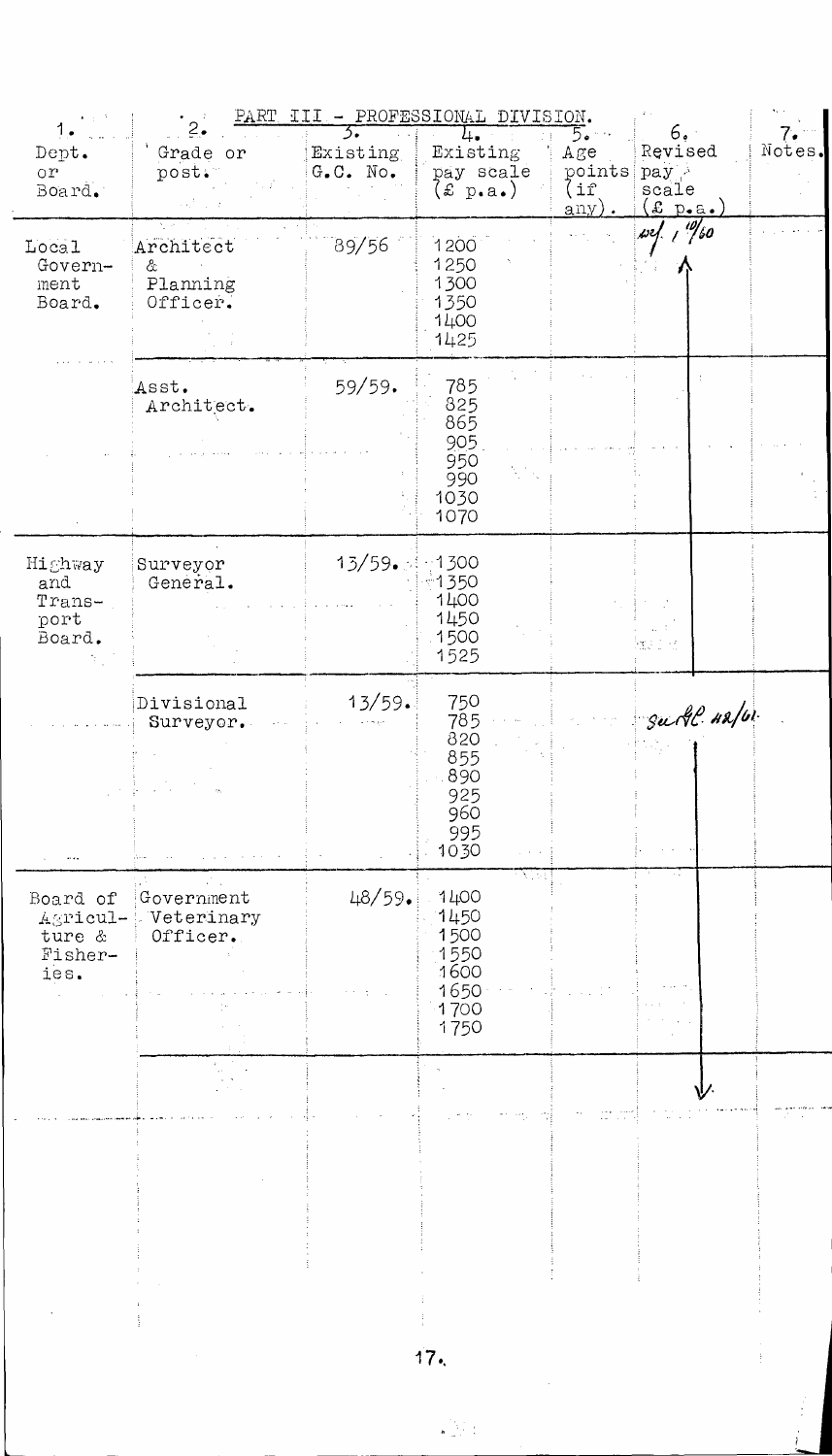| Grade or<br>Existing<br>Existing<br>Revised<br>Våe<br>$\circ r$<br>$G/C$ No.<br>Points<br>Pay Scale<br>Post<br>Pay<br>(if)<br>$(E \text{ p.a.})$<br>Scale<br>$(x \text{ p.a.})$<br>any)<br>$\frac{1}{2}$ $\frac{1}{2}$ $\frac{1}{2}$ $\frac{1}{2}$ $\frac{1}{2}$ $\frac{1}{2}$ $\frac{1}{2}$<br>48/59<br>735<br>Assistant<br>770<br>Veterinary<br>805<br>Officer<br>840<br>875<br>910<br>$\frac{1}{2}$<br>945<br>980<br>1015<br>1050<br>1085<br>1120<br>1155<br>1190<br>1225<br>1260<br>1295<br>1330<br>1365<br>1400<br>13/59<br>Agricultural<br>1150<br>See $\frac{d}{d\ell}$ $n\frac{d}{d\ell}$<br>Organiser<br>1200<br>1250<br>1300<br>1350<br>1400<br>1200<br>Harbour<br>1300<br>1250<br>Engineer<br>1300<br>$1350^{\circ}$<br>$i$ HUO<br>QO<br>1525<br>1425'<br>1235<br>Government<br>1290<br>Analyst<br>1345<br>1405 | $\cdot 1$ .    | 2. | 3.5 | 4. | 5. | $6\,$ . | $7\cdot$ |
|----------------------------------------------------------------------------------------------------------------------------------------------------------------------------------------------------------------------------------------------------------------------------------------------------------------------------------------------------------------------------------------------------------------------------------------------------------------------------------------------------------------------------------------------------------------------------------------------------------------------------------------------------------------------------------------------------------------------------------------------------------------------------------------------------------------------------|----------------|----|-----|----|----|---------|----------|
|                                                                                                                                                                                                                                                                                                                                                                                                                                                                                                                                                                                                                                                                                                                                                                                                                            | Dept.<br>Board |    |     |    |    |         | Notes    |
| arbour)<br>oard<br>overnment<br>ffice                                                                                                                                                                                                                                                                                                                                                                                                                                                                                                                                                                                                                                                                                                                                                                                      |                |    |     |    |    |         |          |
|                                                                                                                                                                                                                                                                                                                                                                                                                                                                                                                                                                                                                                                                                                                                                                                                                            |                |    |     |    |    |         |          |
|                                                                                                                                                                                                                                                                                                                                                                                                                                                                                                                                                                                                                                                                                                                                                                                                                            |                |    |     |    |    |         |          |
|                                                                                                                                                                                                                                                                                                                                                                                                                                                                                                                                                                                                                                                                                                                                                                                                                            |                |    |     |    |    |         |          |
|                                                                                                                                                                                                                                                                                                                                                                                                                                                                                                                                                                                                                                                                                                                                                                                                                            |                |    |     |    |    |         |          |
|                                                                                                                                                                                                                                                                                                                                                                                                                                                                                                                                                                                                                                                                                                                                                                                                                            |                |    |     |    |    |         |          |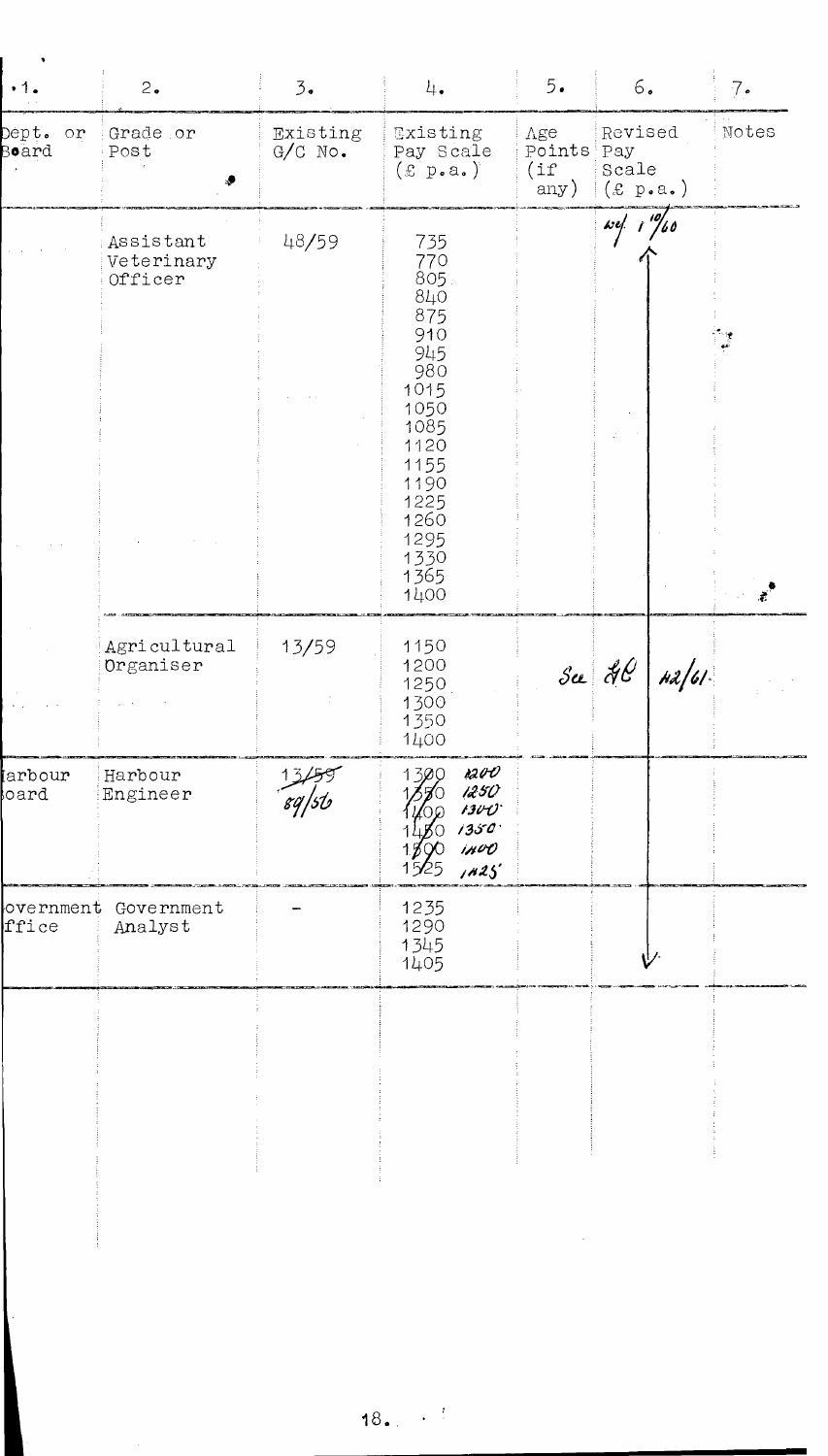| 1.                                       | $2 \cdot$                                          | 3.                    | 4.                                           | $\frac{1}{2}$ 5.                  | $6. \,$                                  | $\vec{7} \cdot$ |
|------------------------------------------|----------------------------------------------------|-----------------------|----------------------------------------------|-----------------------------------|------------------------------------------|-----------------|
| Dept. or<br>Board                        | Grade or<br>Post                                   | Existing<br>$G/C$ No. | Fxisting<br>Pay Scale<br>$(E \ p.a.)$        | Age<br>Points Pay<br>(if)<br>any) | Revised<br>Scale<br>$(\epsilon \; p.a.)$ | Noter           |
| Manx<br>Museum<br>&<br>National<br>Trust | Director                                           | 89/56                 | 1150<br>1200<br>1250<br>1300<br>1325         |                                   | 10                                       |                 |
|                                          | Assistant<br>Director,<br>Librarian &<br>Archivist |                       | 800<br>830<br>860<br>890<br>920<br>950       |                                   | $AC$ $h2/61$                             |                 |
| Water<br>Board                           | Water<br>Engineer                                  | 59/59                 | 1300<br>1350<br>1400<br>1450<br>1500<br>1525 |                                   |                                          |                 |
|                                          |                                                    |                       |                                              |                                   | $\hat{\mathsf{V}}$                       |                 |